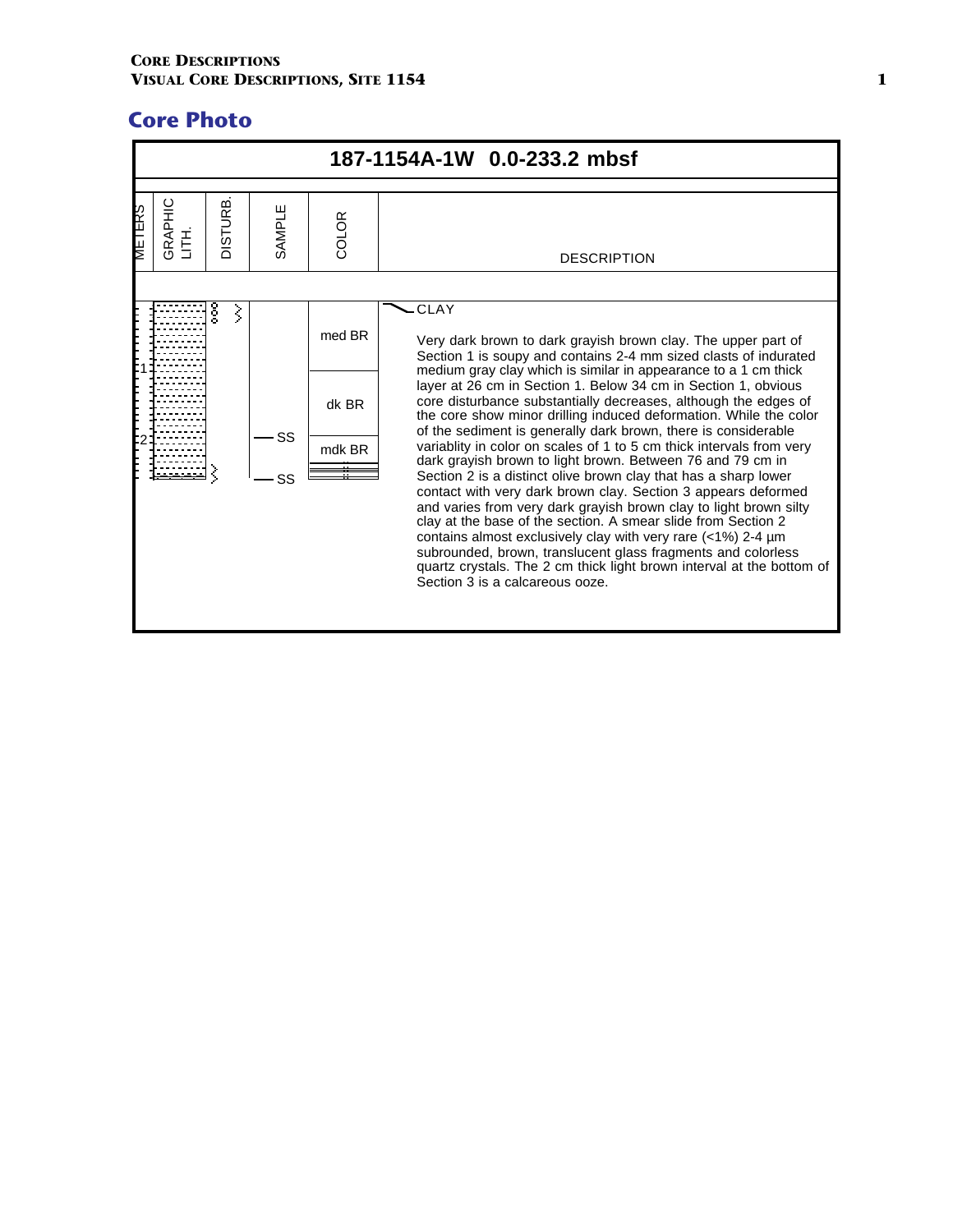

#### **187-1154A-2R-1**

#### **UNIT 1: MODERATELY PLAGIOCLASE-OLIVINE PHYRIC BASALT**

**PIECES** 1-15

#### **INTERNAL CONTACTS**: Glassy pillow margin on Piece 7 (31- 32 cm). **PHENOCRYSTS**: **Abundance Size** (mm) **Shape**

|         |                          | .                                                |      |                                                                                      |
|---------|--------------------------|--------------------------------------------------|------|--------------------------------------------------------------------------------------|
| ℅       | avq.                     | max.                                             | min. |                                                                                      |
| 2       | 1                        | 5                                                |      | tabular                                                                              |
|         | 1                        | 3                                                | 0.5  | equant                                                                               |
| 3       |                          |                                                  |      |                                                                                      |
|         |                          |                                                  |      |                                                                                      |
|         |                          |                                                  |      |                                                                                      |
|         |                          |                                                  |      |                                                                                      |
| %       | avg.                     | max.                                             | min. |                                                                                      |
| $1 - 2$ | 0.5                      | $\mathcal{P}$                                    | <0.5 | round                                                                                |
|         |                          |                                                  |      |                                                                                      |
|         | <b>COLOR: Light gray</b> | <b>GROUNDMASS: Microcrystalline</b><br>Abundance |      | Size (mm) Shape<br>Filling: Fe oxyhydroxides, white clay and/or cryptocrystalline si |

**Filica**, mostly toward rims of pieces

- **VEINS/FRACTURES**: Vein 0.5 mm wide parallel to layers of palagonite and fresh glass in Piece 7; filled with silica and Fe oxyhydroxides
- **ALTERATION:** Slightly altered, alteration concentrated in 1 cm wide halos on the margins of some pieces and in thin (<1 cm) halos around open fractures. In these alteration halos, olivine is 100% altered to Fe oxyhydroxides. Plagioclase in the halos is altered and iron stained but commonly retains fresh cores. Spots of Mn oxide (<1 mm in diameter) on the outside of some pieces. Open fractures contain clay and/or cryptocrystalline silica and Fe oxyhydroxide coatings.

#### **STRUCTURE: Pillow lava**

**ADDITIONAL COMMENTS**: Phenocryst abundance appears to be variable from virtually aphyric to sparsely phyric. This may be an alteration effect, or possibly due to flow driven crystal sorting. A large anhedral plagioclase crystal in Piece 13 contains a euhedral spinel inclusion; suggests the plagioclase may be a xenocryst. Olivine phenocrysts range from euhedral to skeletal; plagioclase is predominantly subhedral.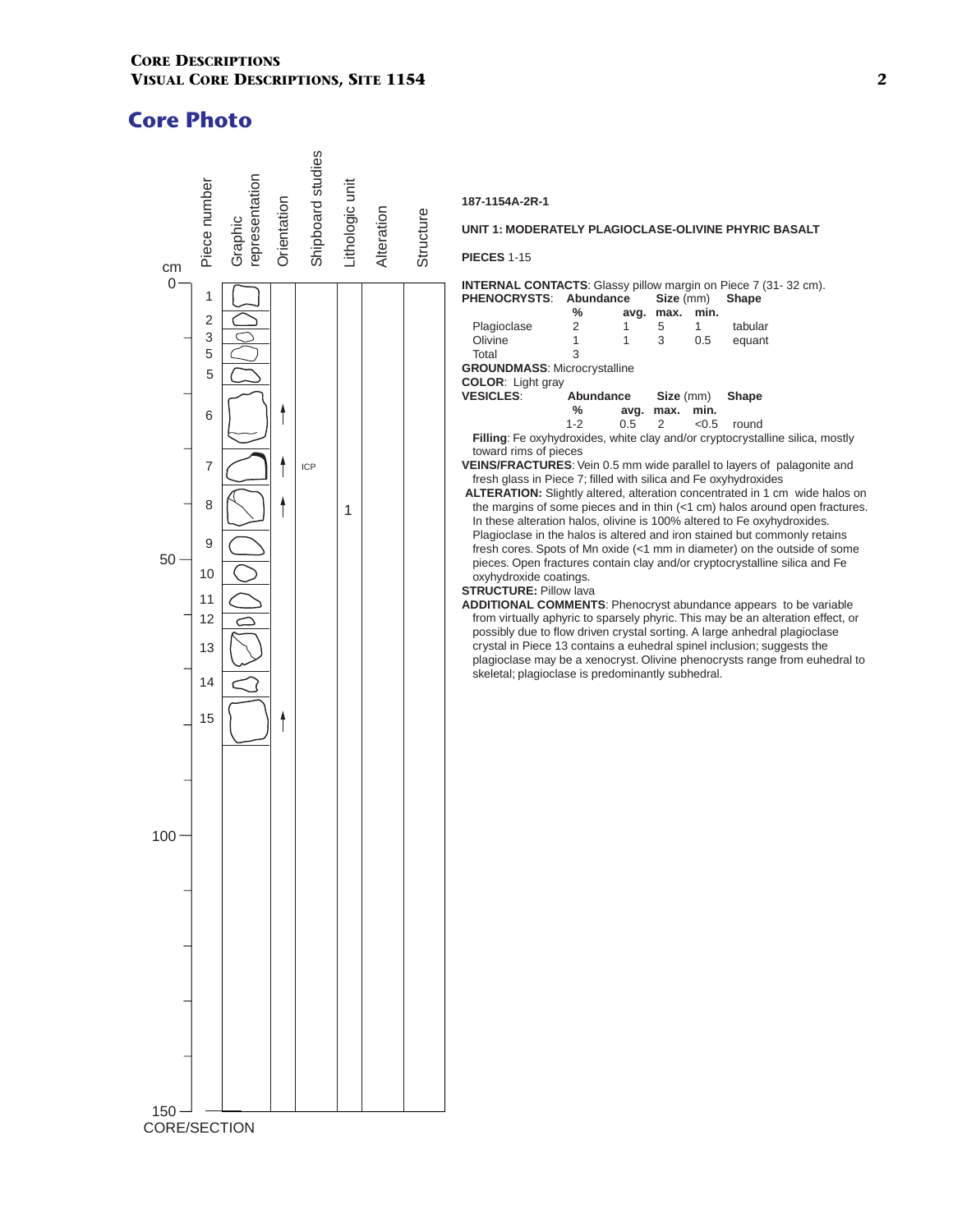

## **187-1154A-3R-1**

#### **UNIT 1: MODERATELY PLAGIOCLASE-OLIVINE PHYRIC BASALT**

#### **PIECES** 1-22

**INTERNAL CONTACTS**: Glassy rinds and/or chilled margins, interpreted as pillow margins, on Pieces 1, 4, 6, 9 (working half only), 10 and 16. Piece 16 has an 8 mm thick glassy rind partially altered to palagonite with quartz and a 5 mm wide chilled margin. On all other pieces the glassy rinds are <2 mm thick and are variably altered to palagonite, the chilled margins are typically less than 8 mm. Piece 10 (working half) is oriented, and the glassy rind is on the top. **PHENOCRYSTS**: **Abundance Size** (mm) **Shape** 

|                                                         |           |        | ---- \\\\\\\   |       |                                                                          |
|---------------------------------------------------------|-----------|--------|----------------|-------|--------------------------------------------------------------------------|
|                                                         | %         | avg.   | max.           | min.  |                                                                          |
| Plagioclase                                             | 3         | 2      | 4              | $<$ 1 | acicular to tabular                                                      |
| Olivine                                                 |           | 1.5    | 3              | $<$ 1 | euhedral                                                                 |
| Total 4                                                 |           |        |                |       |                                                                          |
| <b>GROUNDMASS: Microcrystalline</b>                     |           |        |                |       |                                                                          |
| <b>COLOR:</b> Light gray                                |           |        |                |       |                                                                          |
| <b>VESICLES:</b>                                        | Abundance |        | Size (mm)      |       | <b>Shape</b>                                                             |
|                                                         | ℅         |        | avg. max. min. |       |                                                                          |
|                                                         |           | ${<}1$ |                |       | $< 0.5$ round                                                            |
| Filling: Interiors coated with cryptocrystalline silica |           |        |                |       |                                                                          |
|                                                         |           |        |                |       | VEINS/FRACTURES: Small fractures <1 mm wide occur in Pieces 1, 6,10, 11, |
|                                                         |           |        |                |       |                                                                          |

- 14, 18, and 19. Only the fractures in Pieces 18 and 19 were associated with <1 mm wide oxidation halos.
- **ALTERATION**: Overall the rock is fresh, however 15% of all olivine is altered to Fe oxyhydroxide. Small <1 mm spot Mn oxide associated with cryptocrystalline silica and Fe oxyhydroxide are present on edges of Pieces 2, 5, 6, 7, 8, 11,12, 14, 15, 17, 21, and 22.
- **STRUCTURE**: Pillow lava as indicated by the glassy rinds and V-shape morphology, (as a result of radial cooling fractures), best represented by Piece 16.
- **ADDITIONAL COMMENTS**: In this section approximately 20% of phenocrysts are glomerocrysts of either exclusively plagioclase or plagioclase and olivine. Piece 10 (oriented) has subtle flow alignment of plagioclase in the top 30 mm sub-parallel to the chilled margin at the top of the Piece. Phenocryst abundance throughout this section varies from 6% in Piece 18 to 3% in Piece 2, but there is no systematic variation.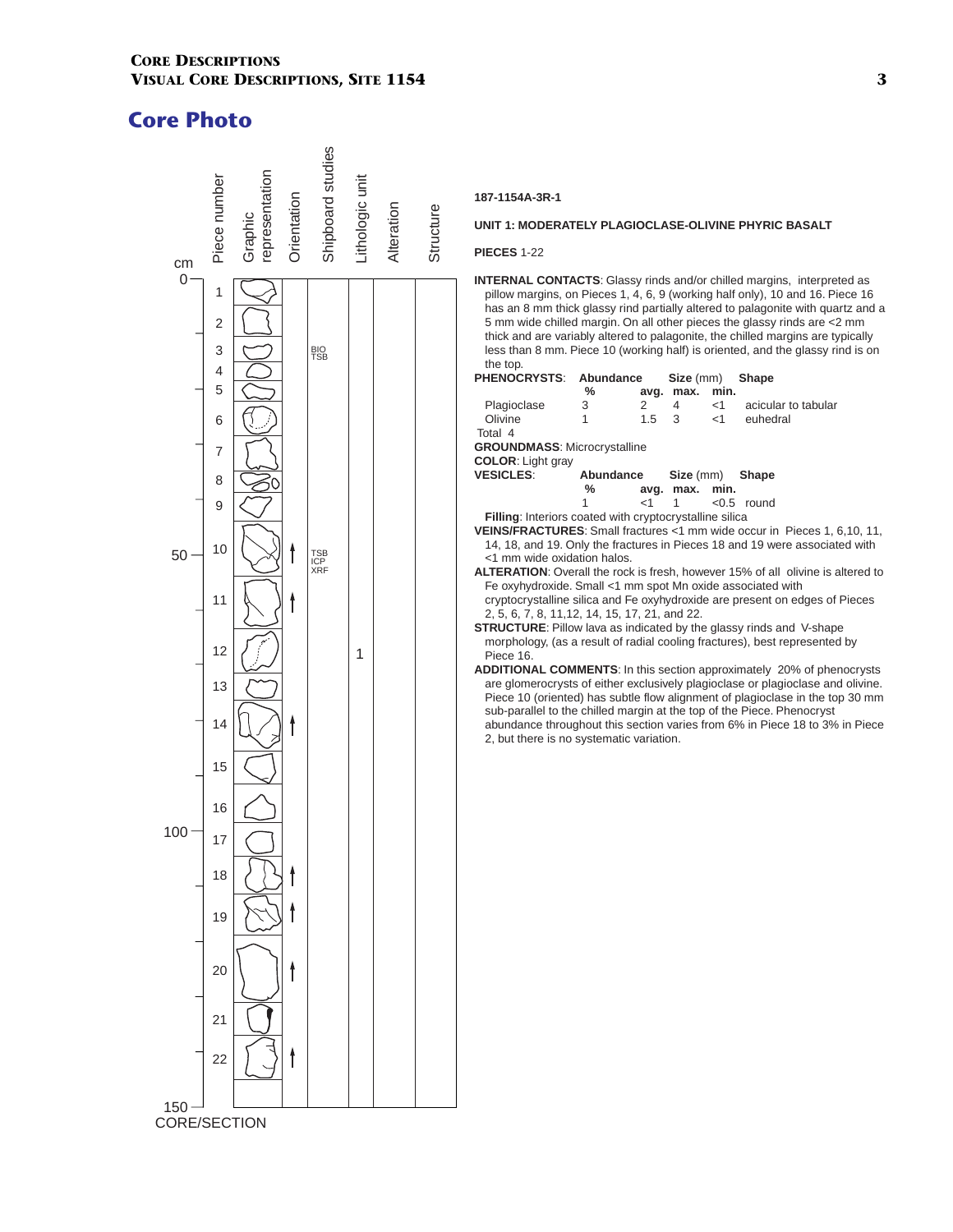

### **187-1154A-3R-2**

#### **UNIT 1: MODERATELY PLAGIOCLASE-OLIVINE PHYRIC BASALT**

#### **PIECES** 1-8

**INTERNAL CONTACTS**: Glassy rinds on Pieces 1 (working half) and 8 indicate pillow lavas. Piece 8 has a 3 mm thick glassy rind on its exterior with a 1.2 cm wide chilled margin below which occurs an interior band of glass 3 mm thick. Although both glasses are a mixture of glass and palagonite, the internal band is more altered.

| <b>PHENOCRYSTS:</b>                                            | Abundance |               | Size (mm) |                  | Shape                                                                               |
|----------------------------------------------------------------|-----------|---------------|-----------|------------------|-------------------------------------------------------------------------------------|
|                                                                | ℅         | avq.          | max.      | min.             |                                                                                     |
| Plagioclase                                                    | 2         | $1.5^{\circ}$ | 3         | $<$ 1            | tabular to acicular                                                                 |
| Olivine                                                        |           | 1             | 2         | <1               | euhedral                                                                            |
| Total                                                          | 3         |               |           |                  |                                                                                     |
| <b>GROUNDMASS: Microcrystalline</b>                            |           |               |           |                  |                                                                                     |
| <b>COLOR:</b> Light gray                                       |           |               |           |                  |                                                                                     |
| <b>VESICLES:</b>                                               | Abundance |               |           | <b>Size</b> (mm) | <b>Shape</b>                                                                        |
|                                                                | ℅         | avg.          | max.      | min.             |                                                                                     |
|                                                                |           | ا>            |           | < 0.5            | round                                                                               |
| Filling: Interiors coated with cryptocrystalline silica        |           |               |           |                  |                                                                                     |
|                                                                |           |               |           |                  | <b>VEINS/FRACTURES:</b> Pieces 1, 4, and 8 have small 1 mm wide fractures. The      |
|                                                                |           |               |           |                  | fracture in Piece 1 is filled by a tanish yellow clay. The fracture in Piece 8 runs |
|                                                                |           |               |           |                  | parallel to its glassy rind and is filled with a pink (possibly Fe-stained) clay.   |
|                                                                |           |               |           |                  | <b>ALTERATION:</b> Overall rock is fresh, however individual olivine phenocrysts    |
|                                                                |           |               |           |                  | show up to 80% alteration close to fractures and weathered margins, best            |
|                                                                |           |               |           |                  | represented by Piece 1. In total approximately 20% of all olivines are altered      |
| to Fe oxyhydroxide. Small <1 mm Mn oxide spots associated with |           |               |           |                  |                                                                                     |
|                                                                |           |               |           |                  | cryptocrystalline silica and Fe oxyhydroxide are present on edges of Pieces 1,      |

3, 6, 7, and 8.

**STRUCTURE:** Pillow lavas as indicated by the glassy margins on Pieces 1 and 8 and the radial fracture that result in the V shaped morphology of Piece 8.

**ADDITIONAL COMMENTS**: In this section approximately 15% of phenocrysts are glomerocrysts of either exclusively plagioclase or plagioclase and olivine.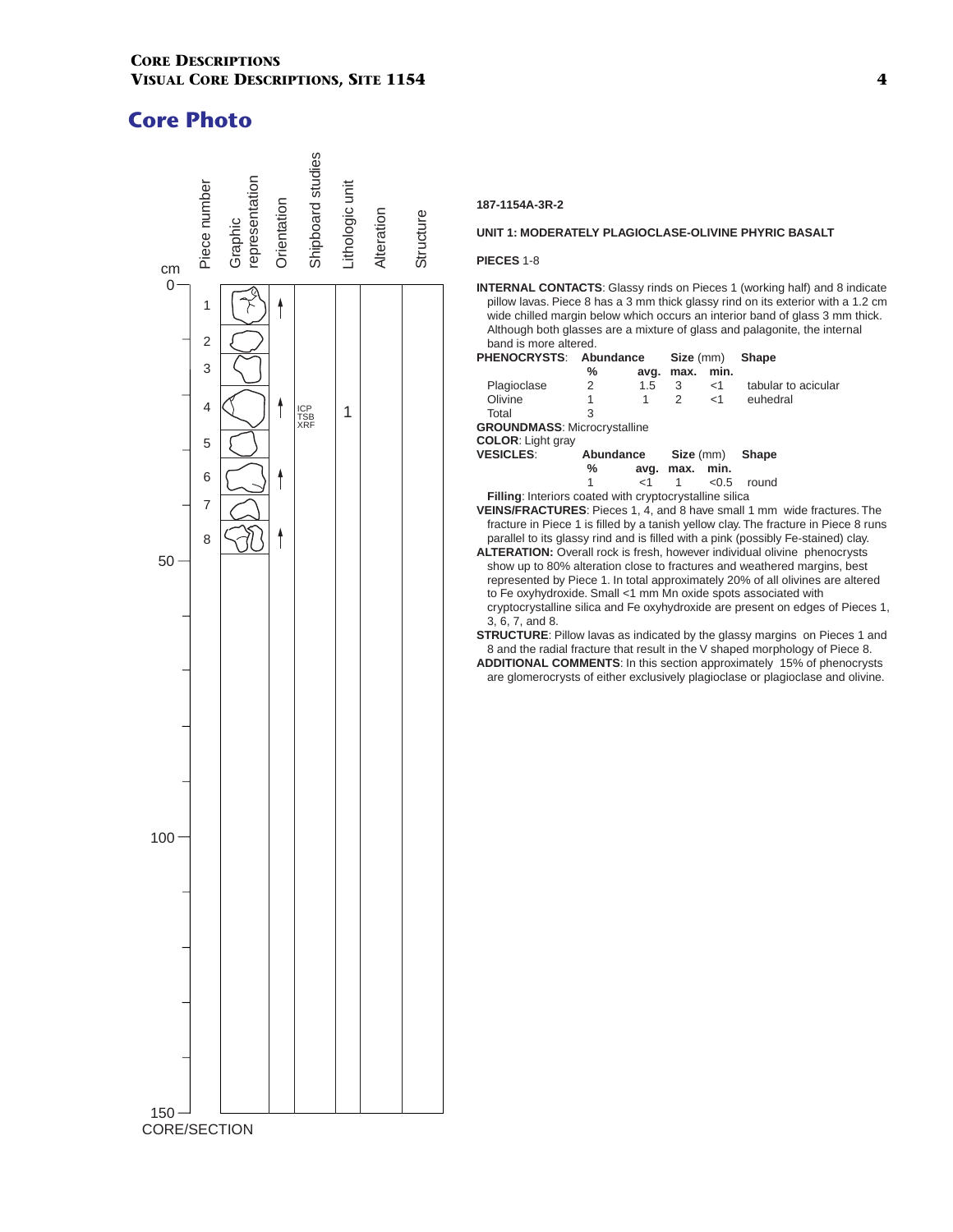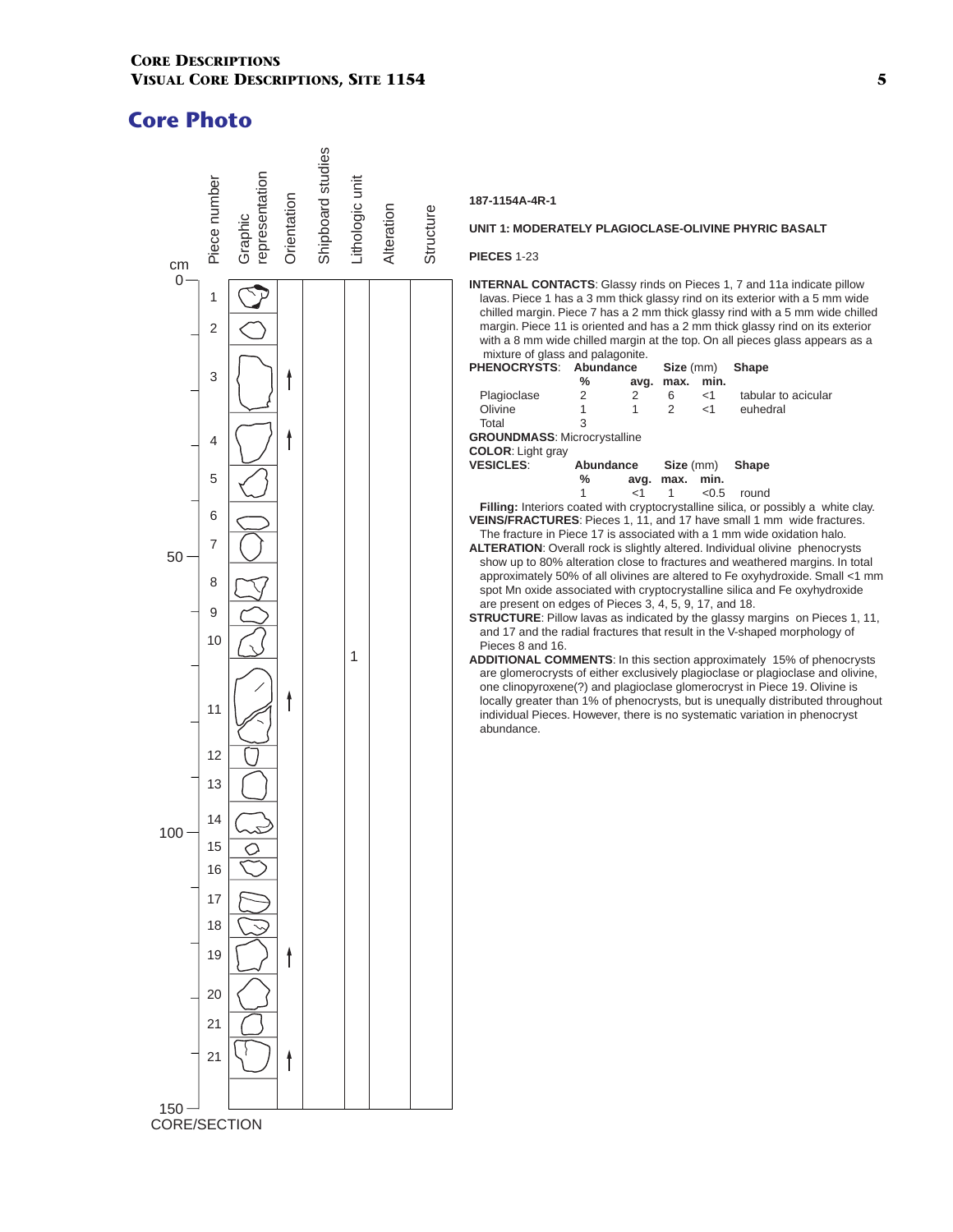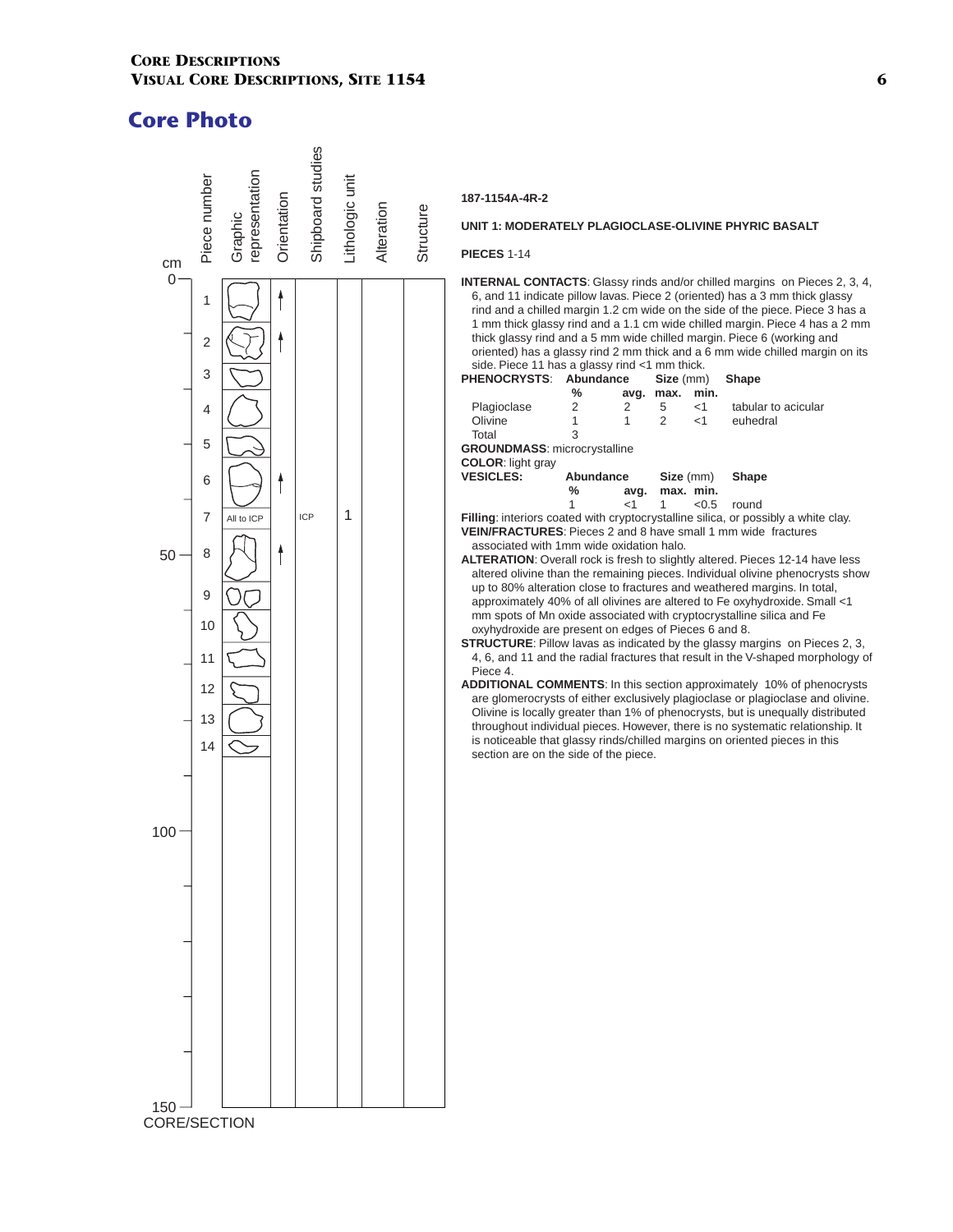

## **187-1154A-5R-1A**

#### **UNIT 1: MODERATELY PLAGIOCLASE-OLIVINE PHYRIC BASALT**

#### **PIECES** 1-22

**INTERNAL CONTACTS**: Glassy rinds and/or chilled margins on Pieces 1 and 12. Piece 1 has a 2 mm thick glassy rind that includes olivine and plagioclase phenocrysts, followed by a 4 mm wide zone of coalesced spherulites. The chilled margin is interrupted by a layer of palagonite and a thin (<1 mm) vein of silica. There may be some replacement of glass and/or spherulites by a white clay(?) or cryptocrystalline silica(?) in the adjacent quenched margin. Piece 12 has a  $<$ 1 mm thin rind of mixed glass + palagonite, followed by a 5 mm wide zone of coalesced spherulites. Part of the quenched margin is altered to a buff color. Quench spherulites tend to be <0.5 mm in diameter.<br>HENOCRYSTS: Abundance Size (mm) Shape

#### **PHENOCRYSTS**: **Abundance Size** (mm) **Shape**

|             | % | avg. | max. min. |               |                |
|-------------|---|------|-----------|---------------|----------------|
| Plagioclase | 2 |      |           | $0.5^{\circ}$ | tabular        |
| Olivine     |   |      |           |               | $< 0.5$ equant |
| Total       | 2 |      |           |               |                |

**GROUNDMASS**: Microcrystalline

| <b>COLOR: Light gray</b> |           |               |                |       |                 |
|--------------------------|-----------|---------------|----------------|-------|-----------------|
| <b>VESICLES:</b>         | Abundance |               |                |       | Size (mm) Shape |
|                          | %         |               | avg. max. min. |       |                 |
|                          |           | $0.5 \quad 2$ |                | < 0.5 | round           |

**Filling**: Interiors coated with Fe oxyhydroxides and a white clay (or possibly cryptocrystalline silica) in most pieces. Some filled with smectite.

- **VEIN/FRACTURES**: Pieces 3 and 12 have small <0.5 mm wide fractures. These fractures are oriented radially and may represent cooling cracks. There is a small vein fragment of Fe-stained silica attached to the glassy margin of Piece 12
- **ALTERATION**: Basalt of this section is slightly altered. The outside surfaces of Pieces 2, 4-6, 11-14, 17, 18 and 20 are partly covered with a light brown coating (smectite?). Spots of Mn oxide are associated with these coatings and up to 2 mm in diameter. The largest patches of Mn oxide occur on Pieces 6 and 12. Alteration halos in which olivine is 90-100 % altered to Fe oxyhydroxides and a white clay extend for about 0.5 to 2 cm inward from the margins of the pieces. In Pieces 6, 11, 14, 15, and 21, the alteration halos include groundmass replacement and vesicle filling by olive green smectite. The boundary between the altered halos and unaltered interiors tends to be more convoluted than those seen in Hole 1152B.
- **STRUCTURE:** Pillow lavas as indicated by the glassy margins on Pieces 1 and 12 and radial fractures in Piece 12.
- **ADDITIONAL COMMENTS**: Plagioclase is seriate, ranging from acicular microphenocrysts to blocky or tabular phenocrysts. Phenocryst abundance varies significantly throughout the core, and in most pieces the plagioclase is borderline microphenocryst in size (<1 mm). Pieces 1-6, and 10-13 have dominant plagioclase phenocrysts or microphenocrysts with subordinant olivine phenocrysts, Pieces 7 to 9, 14 to 17, and 19 to 21 appear to be virtually aphyric or only sparsely plagioclase-olivine phyric, but this is probably due to alteration affects noted in previous cores. Piece 5 has a higher abundances of olivine phenocrysts (5 %) than other pieces. A blocky, anhedral plagioclase crystal (2 mm wide) in Piece 1 contains an opaque inclusion that may be spinel. Olivine is subhedral to euhedral throughout and plagioclase is subhedral. The pocked appearance of the cut surface of most core pieces may be due to removal of altered groundmass and/or olivine during cutting.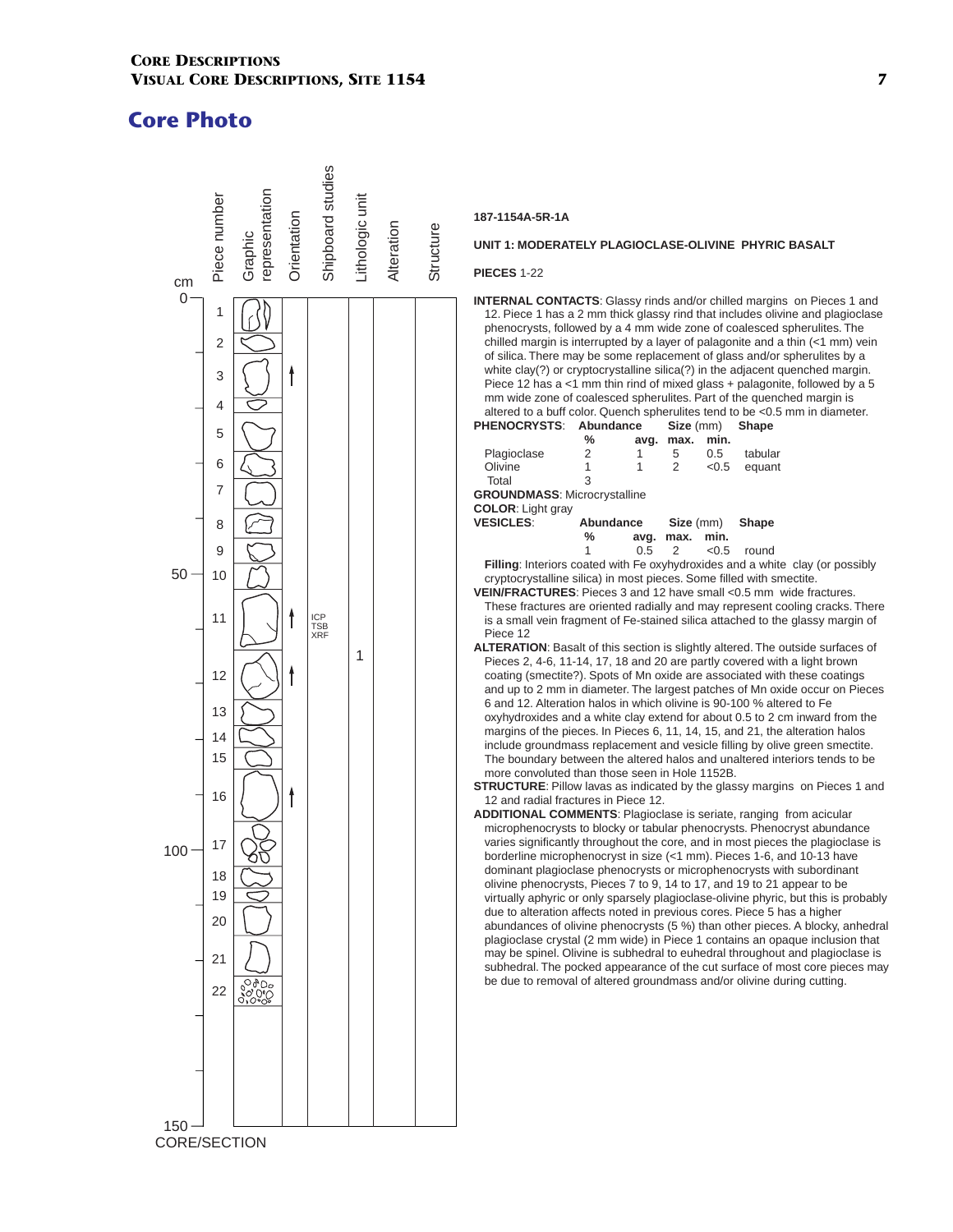

# **187-1154A-6R-1**

#### **UNIT 1: MODERATELY PLAGIOCLASE-OLIVINE PHYRIC BASALT**

### **PIECES** 1-19

**INTERNAL CONTACTS**: Glassy rinds and/or chilled margins on Pieces 1, 2, and 9. Piece 1 has a chilled margin with no glass or spherulitic zone. Piece 2 is a glassy rind fragment 8 mm wide containing olivine and plagioclase phenocrysts. A thin vein of Fe oxyhydroxides + silica parallels the boundary between the glass and the zone of coalesced spherulites. There is also a 5 mm wide zone of quench variolitic texture, brown in color. Piece 9 has recovered only a thin fragment of the coalesced spherulite zone (1 mm wide).

| <b>PHENOCRYSTS:</b>                                                     | Abundance |      | Size (mm) |       | <b>Shape</b>                                                                   |
|-------------------------------------------------------------------------|-----------|------|-----------|-------|--------------------------------------------------------------------------------|
|                                                                         | ℅         | avg. | max.      | min.  |                                                                                |
| Plagioclase                                                             | $1 - 3$   | 1    | 4         | 0.5   | tabular                                                                        |
| Olivine                                                                 | $1 - 2$   | 1    | 3         | < 0.5 | equant                                                                         |
| Total                                                                   | $2 - 5$   |      |           |       |                                                                                |
| <b>GROUNDMASS: Microcrystalline</b>                                     |           |      |           |       |                                                                                |
| <b>COLOR:</b> Light gray                                                |           |      |           |       |                                                                                |
| <b>VESICLES:</b>                                                        | Abundance |      | Size (mm) |       | <b>Shape</b>                                                                   |
|                                                                         | ℅         | avg. | max.      | min.  |                                                                                |
|                                                                         | 1         | 0.5  | 1         | < 0.5 | round                                                                          |
|                                                                         |           |      |           |       | Filling: Interiors coated with Fe oxyhydroxides and/or cryptocrystalline       |
|                                                                         |           |      |           |       | silica in most pieces. Some filled with smectite in the alteration halos.      |
|                                                                         |           |      |           |       | <b>VEIN/FRACTURES:</b> Piece 2 has a thin vein of Fe oxyhydroxides and silica  |
|                                                                         |           |      |           |       | parallel to the quench margin. Pieces 4 and 12 have small fractures with       |
| bleached alteration margins (up to 4 mm wide).                          |           |      |           |       |                                                                                |
| <b>ALTERATION:</b> Basalt of this section is slightly altered. Portions |           |      |           |       |                                                                                |
|                                                                         |           |      |           |       | of the unout our focoon of Discos $4, 4, 5, 9, 40$ to $42, 47, 47, 49, 49, 65$ |

- of the uncut surfaces of Pieces 1, 4, 5, 8, 10 to 13, 15, 17, and 18 are weathered to a light brown color. Spots of manganese are associated with these coatings and up to 1 mm in diameter. Alteration halos up to 2 cm wide are found on most pieces. Olivine is 90-100 % altered to Fe oxyhydroxides in these halos and there is some replacement of olivines and groundmass by smectite. A white clay is found pervasively surrounding and replacing olivines, in both the alteration halos and the otherwise unaltered interiors of pieces. Piece 2 is a glassy rind fragment consisting of a mixture of glass and palagonite. The surface of the piece has a vermiform structure visible under the microscope and this surface has a coating of drusy quartz.
- **STRUCTURE:** Pillow lavas as indicated by the glassy margins on Pieces 1, 2, and 9.
- **ADDITIONAL COMMENTS**: Plagioclase is seriate, ranging from acicular microphenocrysts to blocky or tabular phenocrysts. Phenocryst abundance varies significantly throughout the core, and in most pieces the plagioclase is borderline microphenocryst in size (<1 mm). Pieces 1 to 3 and 8 to 10 are the most phenocryst rich and have the largest plagioclase crystals. Olivine is subhedral to euhedral throughout and plagioclase is subhedral.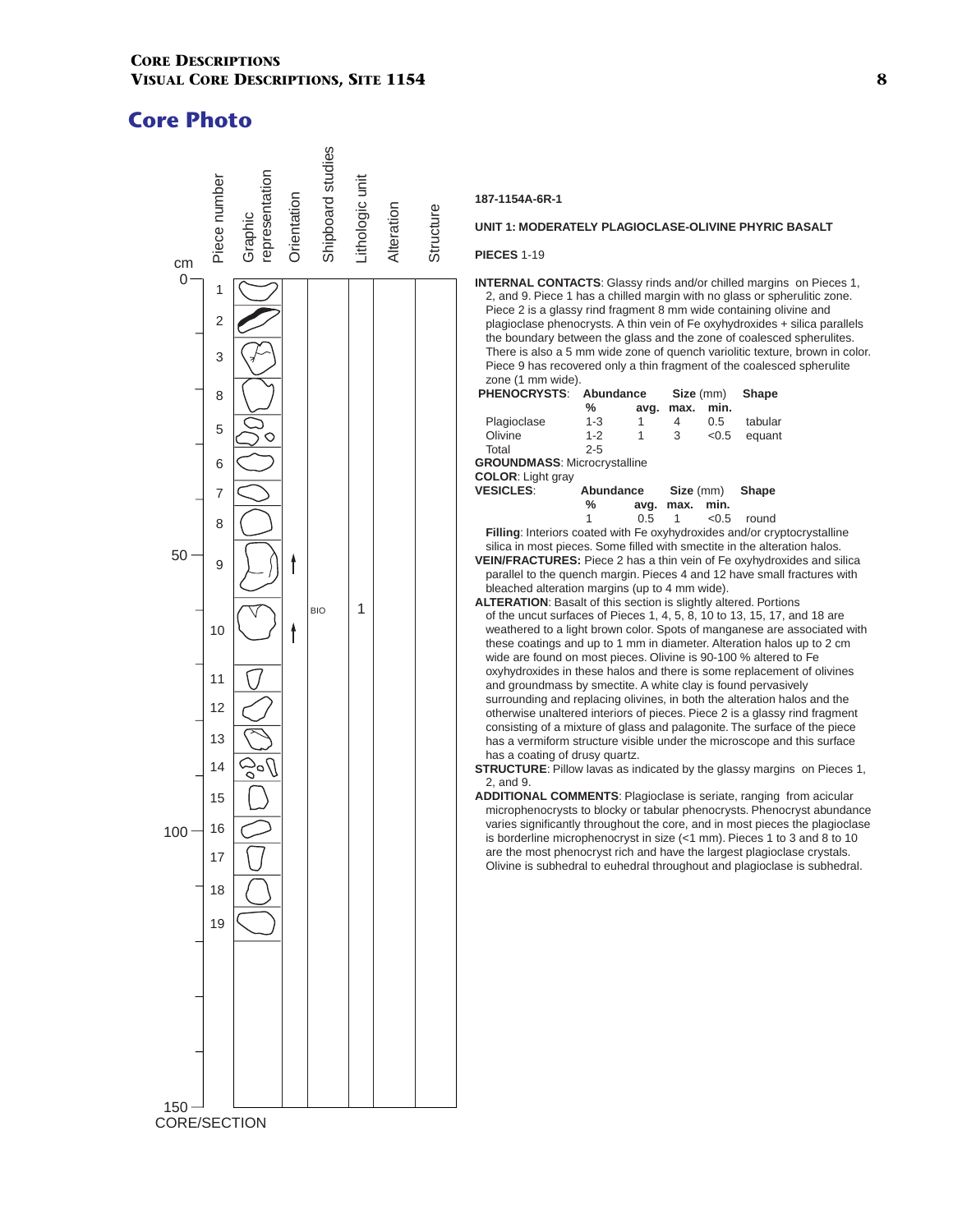

## **187-1154A-7R-1**

#### **UNIT 1: SPARSELY TO MODERATELY PLAGIOCLASE-OLIVINE PHYRIC BASALT**

**PIECES** 1-19

**INTERNAL CONTACTS**: There are glassy rinds on four of the pebbles making up Piece 1. These consist of varying proportions of clear glass + spherulitic glass + palagonite + a drusy quartz coating on top of the palagonite similar to that described in the previous core.

| <b>PHENOCRYSTS:</b>                                                                       | Abundance |      | Size (mm) |       | <b>Shape</b> |  |
|-------------------------------------------------------------------------------------------|-----------|------|-----------|-------|--------------|--|
|                                                                                           | ℅         | avg. | max.      | min.  |              |  |
| Plagioclase                                                                               | 1-3       | 1    | 2         | 0.5   | tabular      |  |
| Olivine                                                                                   | $1 - 2$   |      | 2         | < 0.5 | equant       |  |
| Total                                                                                     | $2 - 5$   |      |           |       |              |  |
| <b>GROUNDMASS: Microcrystalline</b>                                                       |           |      |           |       |              |  |
| <b>COLOR:</b> Light gray                                                                  |           |      |           |       |              |  |
| <b>VESICLES:</b>                                                                          | Abundance |      | Size (mm) |       | <b>Shape</b> |  |
|                                                                                           | ℅         | avg. | max.      | min.  |              |  |
|                                                                                           |           | 0.5  |           | < 0.5 | round        |  |
| <b>Filling:</b> Interiors coated or filled with Fe oxyhydroxides and/or cryptocrystalline |           |      |           |       |              |  |

silica in most pieces. Pieces 17, 19, and 21 have a blue-gray material lining ` the vesicles. Some vesicles in the alteration halos are filled with smectite.

**VEIN/FRACTURES**: Fracture in Piece 12 has a coating of Fe oxyhydroxide. Fractures in Pieces 5 and 14 have no obvious fillings or coatings.

**ALTERATION**: Basalt of this section is slightly altered throughout. There is much less fresh olivine than seen in previous cores; most crystals are 100% replaced by Fe oxyhydroxides or smectite. Portions of the uncut surfaces of Pieces 3, 4, 6, 8, 13, and 26 are weathered to a light brown color. Spots of Mn oxide occur on Pieces 15, 16, and 19. Alteration halos up to 2 cm wide are found on most pieces. A white clay is found pervasively surrounding olivines, in both the alteration halos and the otherwise unaltered interiors of pieces. Several pebbles of Piece 1 have a vermiform surface textures with a drusy quartz coating overlying the palagonite.

**STRUCTURE:** Pillow lavas as indicated by the glassy margins on several pebbles in Piece 1.

**ADDITIONAL COMMENTS**: Phenocryst abundance varies from piece to piece, and in most pieces the plagioclase is relatively small in size (borderline microphenocryst rather than phenocryst). Plagioclase phenocrysts usually exceed olivine in abundance, but in Pieces 12 and 13 olivine is equal to plagioclase. Olivine is subhedral to euhedral throughout and plagioclase is subhedral.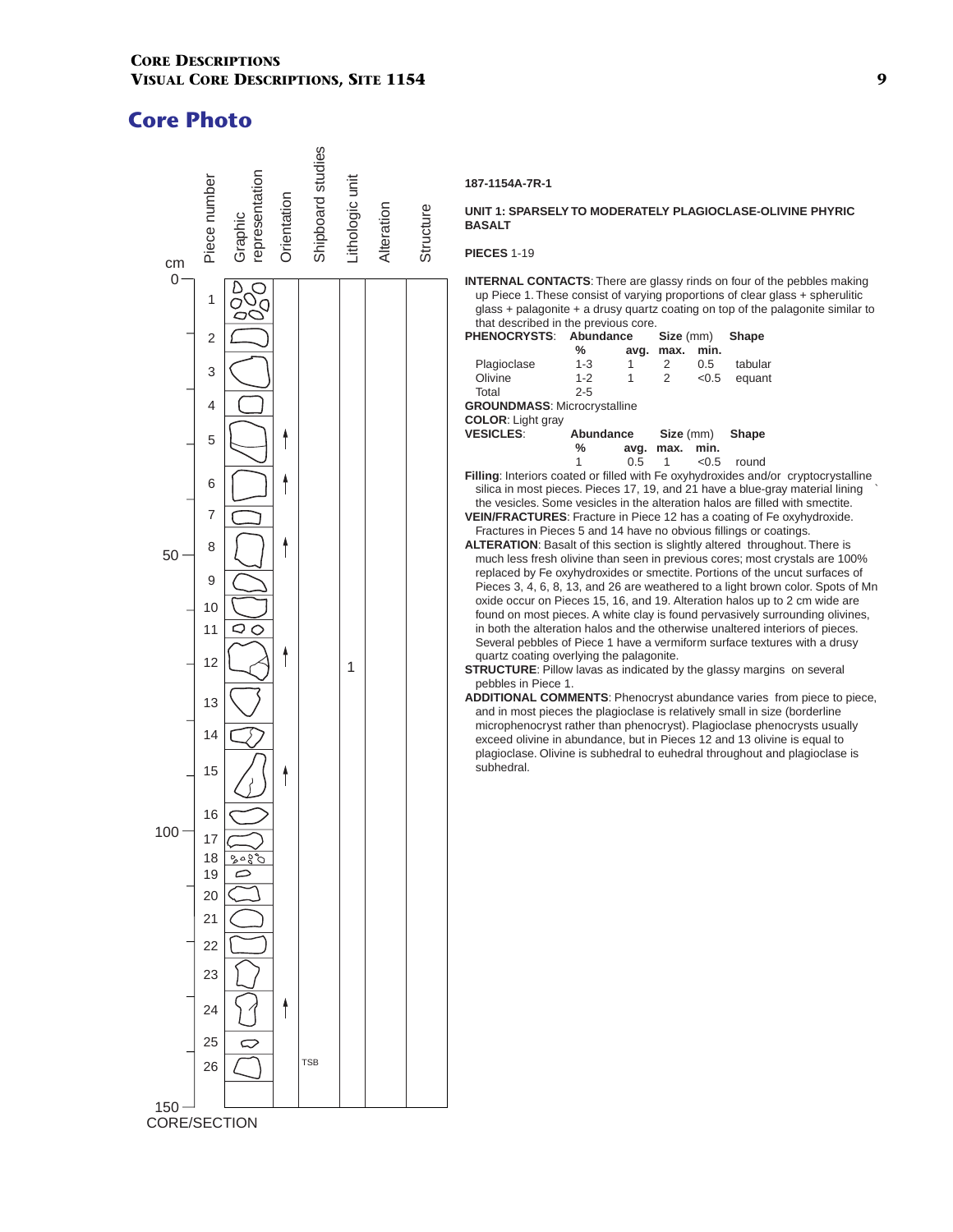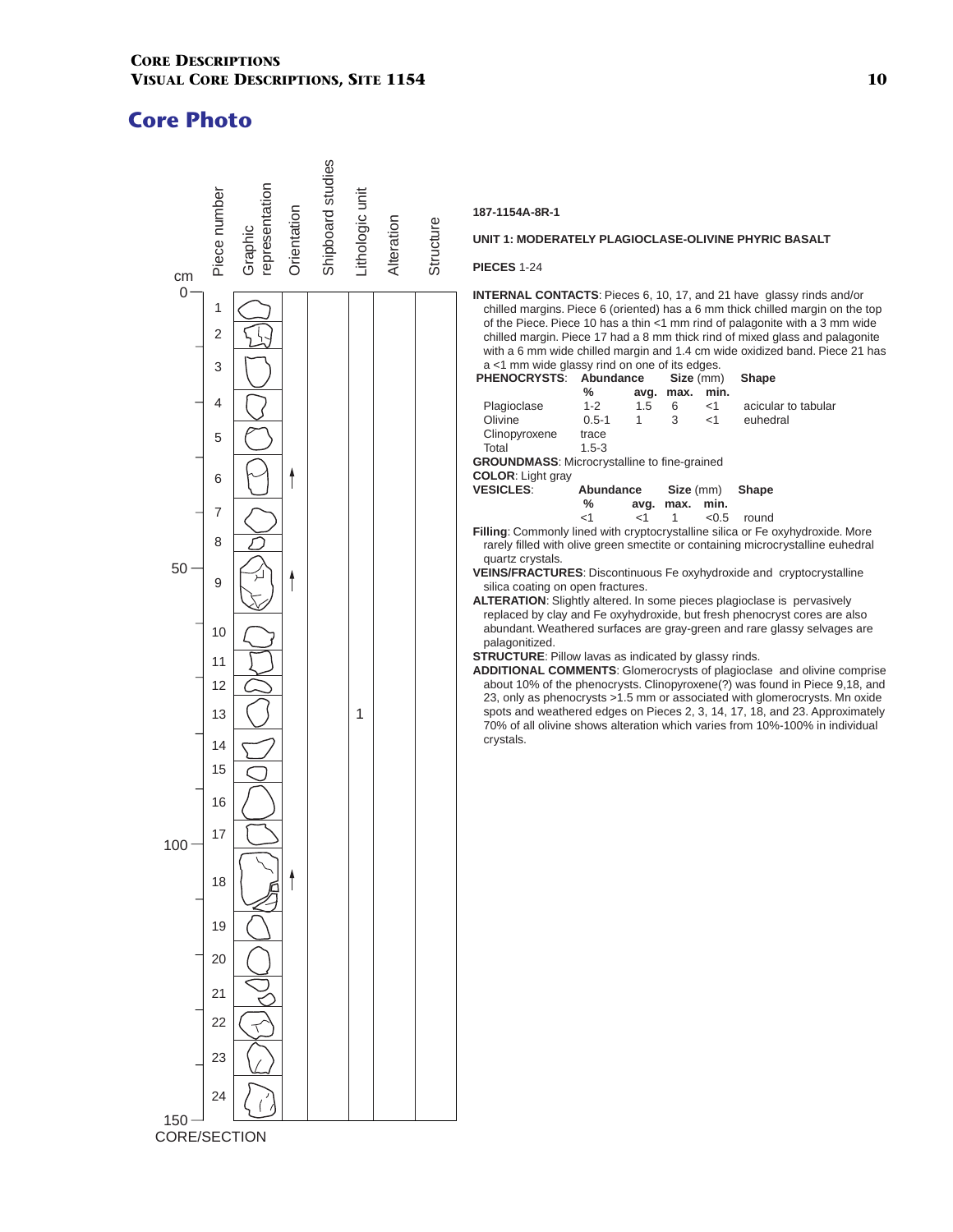

#### **187-1154A-8R-2**

#### **UNIT 1: MODERATELY PLAGIOCLASE-OLIVINE PHYRIC BASALT**

**PIECES** 1-17

**INTERNAL CONTACTS**: Pieces 5 and 9 have glassy rinds and/or chilled margins. Piece 5 has a 2 mm wide glassy rind with a 6 mm wide chilled margin. Piece 9 has a strongly altered 1 mm thick glassy rind with a 7 mm wide chilled margin followed by a 1.7 cm thick oxidized band.

|  |   |  | PHENOCRYSTS: Abundance<br>Olivine<br>Total                                                                                                                                                                                                                                        | $\%$<br>$0.5 - 1$<br>$2.5 - 3$ | avg.<br>$\mathbf{1}$ | max.<br>2.5                      | Size (mm)<br>min.<br>$<$ 1 | Shape<br>euhedral                                                                                                                                                                                                                                                                                                                                                                                                                                                                                                                                                       |  |
|--|---|--|-----------------------------------------------------------------------------------------------------------------------------------------------------------------------------------------------------------------------------------------------------------------------------------|--------------------------------|----------------------|----------------------------------|----------------------------|-------------------------------------------------------------------------------------------------------------------------------------------------------------------------------------------------------------------------------------------------------------------------------------------------------------------------------------------------------------------------------------------------------------------------------------------------------------------------------------------------------------------------------------------------------------------------|--|
|  | 1 |  | <b>GROUNDMASS:</b> microcrystalline to fine-grained<br>COLOR: light gray<br><b>VESICLES:</b><br>rarely filled with clay.<br>open fractures.<br>cryptocrystalline silica.<br>STRUCTURE: Pillow lavas as indicated by glassy rinds.<br>varies from 10%-100% in individual crystals. | Abundance<br>$\%$<br>< 1       | $<$ 1                | Size (mm)<br>avg. max. min.<br>1 |                            | Shape<br>$< 0.5$ round<br>Filling: commonly lined with cryptocrystalline silica or Fe oxyhydroxide. More<br>VEINS/FRACTURES: Discontinuous Fe oxyhydroxide and silica coating on<br>ALTERATION: Slightly altered. Pieces 1, 3, 8, 9, and 16 have gray-green<br>weathered surfaces. Open fracture on Piece 13 coated with Fe-stained<br><b>ADDITIONAL COMMENTS:</b> Glomerocrysts of plagioclase and olivine comprise<br>about 10% of the phenocrysts. Mn oxide spots and weathered edges on<br>Pieces 2 and 10. Approximately 70% of all olivine shows alteration which |  |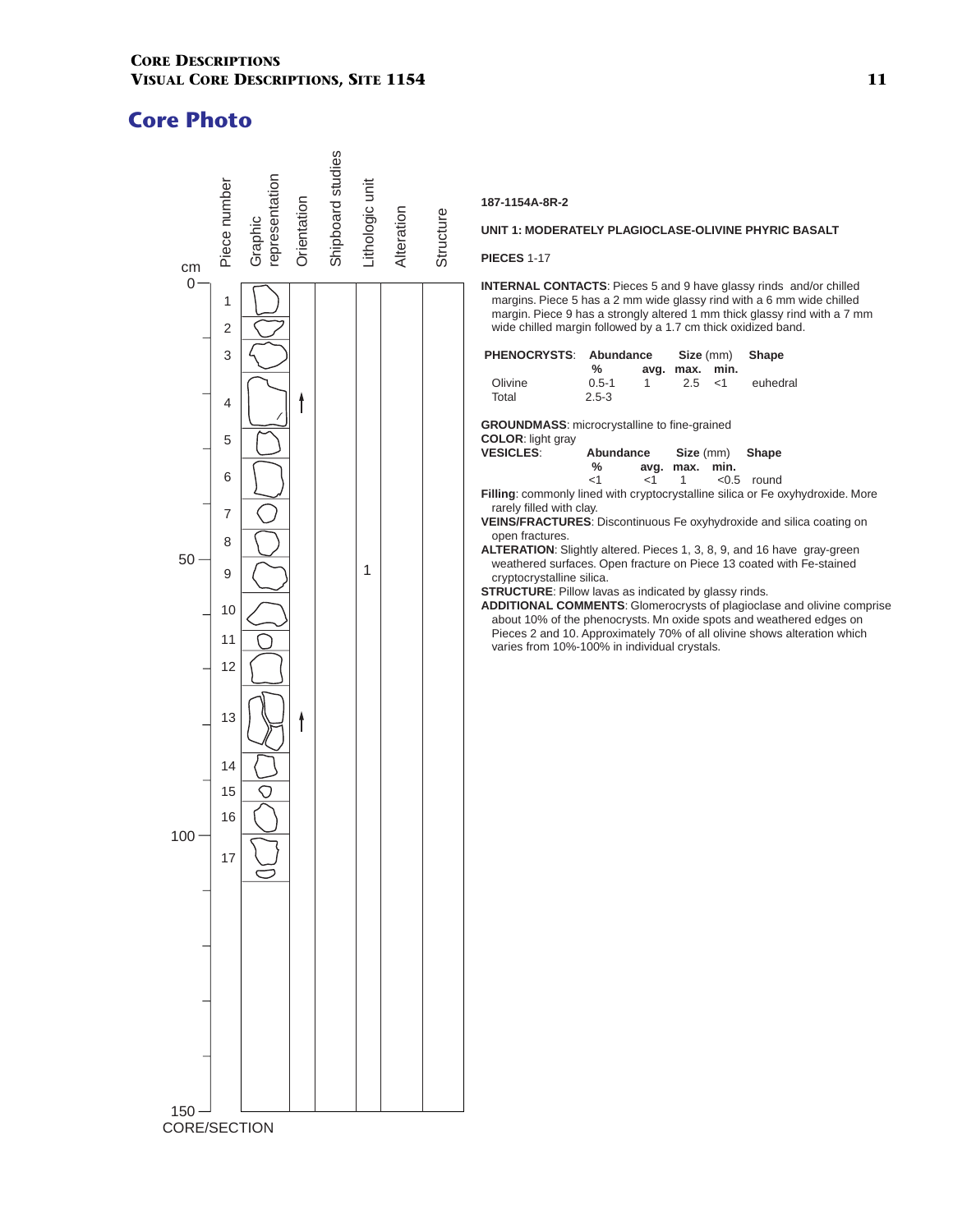

**187-1154A-9R-1**

#### **UNIT 1: MODERATELY PLAGIOCLASE-OLIVINE PHYRIC BASALT**

**PIECES** 1-9

**INTERNAL CONTACTS:** Pieces 5 has a <1 mm thick glassy rind and a chilled margin 5 mm wide.

| <b>PHENOCRYSTS:</b>                                      | Abundance |              | Size (mm) |           | Shape                                                                              |
|----------------------------------------------------------|-----------|--------------|-----------|-----------|------------------------------------------------------------------------------------|
|                                                          | %         | avg.         | max.      | min.      |                                                                                    |
| Plagioclase                                              | 2         | 1.5          | 4         | $<$ 1     | acicular to tabular                                                                |
| Olivine                                                  | $0.5 - 1$ | $\mathbf{1}$ | 2.5       | $<$ 1     | euhedral                                                                           |
| Total                                                    | $2.5 - 3$ |              |           |           |                                                                                    |
| <b>GROUNDMASS: Microcrystalline to fine-grained</b>      |           |              |           |           |                                                                                    |
| <b>COLOR:</b> Light gray                                 |           |              |           |           |                                                                                    |
| <b>VESICLES:</b>                                         | Abundance |              |           | Size (mm) | Shape                                                                              |
|                                                          | %         |              | avg. max. | min.      |                                                                                    |
|                                                          | $<$ 1     | $<$ 1        | 1         | < 0.5     | round                                                                              |
|                                                          |           |              |           |           | Filling: Commonly lined with cryptocrystalline silica or Fe oxyhydroxide. More     |
| rarely filled with clay.                                 |           |              |           |           | VEINS/FRACTURES: Discontinuous Fe oxyhydroxide and silica coating on               |
| open fractures.                                          |           |              |           |           |                                                                                    |
|                                                          |           |              |           |           | ALTERATION: Slightly altered. Piece 7 has a 2 cm wide light brown alteration       |
|                                                          |           |              |           |           | halo on one side of the cut face. Plagioclase and olivine are partially altered to |
| clay and Fe oxyhydroxide.                                |           |              |           |           |                                                                                    |
| STRUCTURE: Pillow lavas as indicated by the glassy rind. |           |              |           |           |                                                                                    |
|                                                          |           |              |           |           | <b>ADDITIONAL COMMENTS:</b> Glomerocrysts of plagioclase and olivine comprise      |
|                                                          |           |              |           |           | about 10% of the phenocrysts. Mn oxide spots and weathered edges on                |
|                                                          |           |              |           |           | Pieces 3, 4, and 7. Approximately 70% of all olivine shows alteration, which       |
|                                                          |           |              |           |           | varies from 10%-100% in individual crystals. Clinopyroxene(?) was observed         |
| in Piece 3.                                              |           |              |           |           |                                                                                    |
|                                                          |           |              |           |           |                                                                                    |
|                                                          |           |              |           |           |                                                                                    |
|                                                          |           |              |           |           |                                                                                    |
|                                                          |           |              |           |           |                                                                                    |
|                                                          |           |              |           |           |                                                                                    |
|                                                          |           |              |           |           |                                                                                    |
|                                                          |           |              |           |           |                                                                                    |
|                                                          |           |              |           |           |                                                                                    |
|                                                          |           |              |           |           |                                                                                    |
|                                                          |           |              |           |           |                                                                                    |
|                                                          |           |              |           |           |                                                                                    |
|                                                          |           |              |           |           |                                                                                    |
|                                                          |           |              |           |           |                                                                                    |
|                                                          |           |              |           |           |                                                                                    |
|                                                          |           |              |           |           |                                                                                    |
|                                                          |           |              |           |           |                                                                                    |
|                                                          |           |              |           |           |                                                                                    |
|                                                          |           |              |           |           |                                                                                    |
|                                                          |           |              |           |           |                                                                                    |
|                                                          |           |              |           |           |                                                                                    |
|                                                          |           |              |           |           |                                                                                    |
|                                                          |           |              |           |           |                                                                                    |
|                                                          |           |              |           |           |                                                                                    |
|                                                          |           |              |           |           |                                                                                    |
|                                                          |           |              |           |           |                                                                                    |
|                                                          |           |              |           |           |                                                                                    |
|                                                          |           |              |           |           |                                                                                    |
|                                                          |           |              |           |           |                                                                                    |
|                                                          |           |              |           |           |                                                                                    |
|                                                          |           |              |           |           |                                                                                    |
|                                                          |           |              |           |           |                                                                                    |
|                                                          |           |              |           |           |                                                                                    |
|                                                          |           |              |           |           |                                                                                    |
|                                                          |           |              |           |           |                                                                                    |
|                                                          |           |              |           |           |                                                                                    |
|                                                          |           |              |           |           |                                                                                    |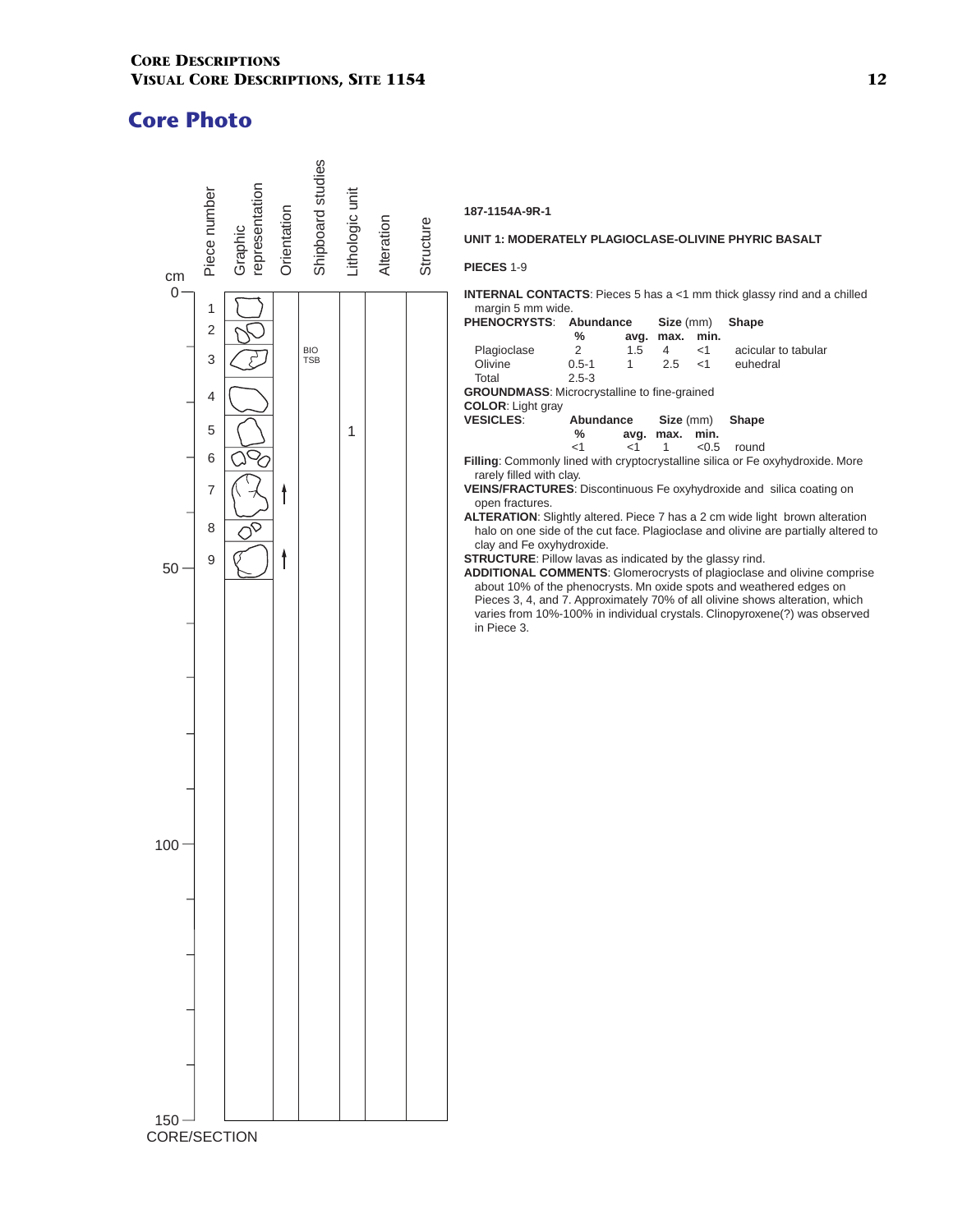| 187-1154A-3R-1, 10-14 cm (TS #8)           |                         |                                                |              |                                                                           |              | Unit: 1 | <b>OBSERVER:</b>                               | Kempton                                                                                                                              |
|--------------------------------------------|-------------------------|------------------------------------------------|--------------|---------------------------------------------------------------------------|--------------|---------|------------------------------------------------|--------------------------------------------------------------------------------------------------------------------------------------|
| <b>ROCK NAME:</b><br><b>WHERE SAMPLED:</b> |                         | Moderately plagioclase - olivine phyric basalt |              | near top of unit from sample with macroscopically visible alteration halo |              |         |                                                |                                                                                                                                      |
| <b>GRAIN SIZE:</b>                         |                         | microcrystalline to cryptocrystalline          |              |                                                                           |              |         |                                                |                                                                                                                                      |
| <b>TEXTURE:</b>                            | plumose quench textures |                                                |              |                                                                           |              |         |                                                |                                                                                                                                      |
| <b>PRIMARY</b>                             | <b>PERCENT</b>          | <b>PERCENT</b>                                 |              | SIZE (mm)                                                                 |              | APPROX. |                                                |                                                                                                                                      |
| <b>MINERALOGY</b>                          | <b>PRESENT</b>          | <b>ORIGINAL</b>                                | min.         | max.                                                                      | av.          | COMP.   | <b>MORPHOLOGY</b>                              | <b>COMMENTS</b>                                                                                                                      |
| <b>PHENOCRYSTS</b>                         |                         |                                                |              |                                                                           |              |         |                                                |                                                                                                                                      |
| Plagioclase                                | $\overline{4}$          | $\overline{4}$                                 | $\mathbf{1}$ | 2                                                                         | $\mathbf{1}$ |         | tabular, subhedral                             | Partially resorbed cores and zoning in some crystals; twinned;                                                                       |
|                                            |                         |                                                |              |                                                                           |              |         |                                                | some crystals have quench crystallization extensions on the<br>edges.                                                                |
| Olivine                                    |                         | 0.5                                            | 0.5          | $\mathbf{1}$                                                              | 0.5          |         | equant, subhedral to euhedral                  | Skeletal shapes to some crystals, but obscured by alteration                                                                         |
| Clinopyroxene                              |                         |                                                |              |                                                                           |              |         |                                                |                                                                                                                                      |
| <b>GROUNDMASS</b>                          |                         |                                                |              |                                                                           |              |         |                                                |                                                                                                                                      |
| Olivine                                    |                         |                                                |              | < 0.1                                                                     |              |         | equant to skeletal                             |                                                                                                                                      |
| Plagioclase                                | see comments            |                                                |              | 0.3                                                                       |              |         | acicular + quench crystallization              |                                                                                                                                      |
|                                            | below                   |                                                |              |                                                                           |              |         |                                                |                                                                                                                                      |
| Clinopyroxene                              | see comments<br>below   |                                                |              |                                                                           |              |         | plumose quench                                 |                                                                                                                                      |
| Opaque Minerals                            |                         |                                                |              | $-.01$                                                                    |              |         | equant                                         |                                                                                                                                      |
| Glass                                      |                         |                                                |              |                                                                           |              |         |                                                |                                                                                                                                      |
| <b>SECONDARY</b>                           |                         |                                                |              | SIZE (mm)                                                                 |              |         |                                                |                                                                                                                                      |
| <b>MINERALOGY</b>                          | <b>PERCENT</b>          |                                                | min.         | max.                                                                      | av.          |         | <b>REPLACING / FILLING</b>                     | <b>COMMENTS</b>                                                                                                                      |
| Clays                                      | 3                       |                                                |              |                                                                           |              |         | replacing olivine, glass (?), filling vesicles | The color of the clay varies throughout the slide. Near edges and                                                                    |
|                                            |                         |                                                |              |                                                                           |              |         |                                                | areas with more Fe oxyhydroxide, the clay has a stronger yellow-<br>brown color (and green in crossed polars); in the otherwise less |
|                                            |                         |                                                |              |                                                                           |              |         |                                                | altered areas, the clay is a paler yellow to buff color.                                                                             |
| Fe oxyhydroxides                           |                         |                                                |              |                                                                           |              |         | replacing olivine, glass/groundmass            | The Fe oxyhydroxide is concentrated toward one side of the                                                                           |
|                                            |                         |                                                |              |                                                                           |              |         |                                                | slide.                                                                                                                               |
| <b>VESICLES/</b>                           |                         |                                                |              | SIZE (mm)                                                                 |              |         |                                                |                                                                                                                                      |
| <b>CAVITIES</b>                            | <b>PERCENT</b>          | <b>LOCATION</b>                                | min.         | max.                                                                      | av.          |         | <b>FILLING / MORPHOLOGY</b>                    | <b>COMMENTS</b>                                                                                                                      |
| Vesicles                                   |                         | distributed                                    | 0.1          | 0.3                                                                       | 0.2          |         | smectite; round                                | Vesicles are filled in alteration halo, but unfilled elsewhere                                                                       |

**COMMENTS :** Proportions of groundmass phases cannot be accurately assessed due to predominance of plumose quench textures. Crystal clots/glomerocrysts are common, consisting of plagioclase and plagioclase + olivine.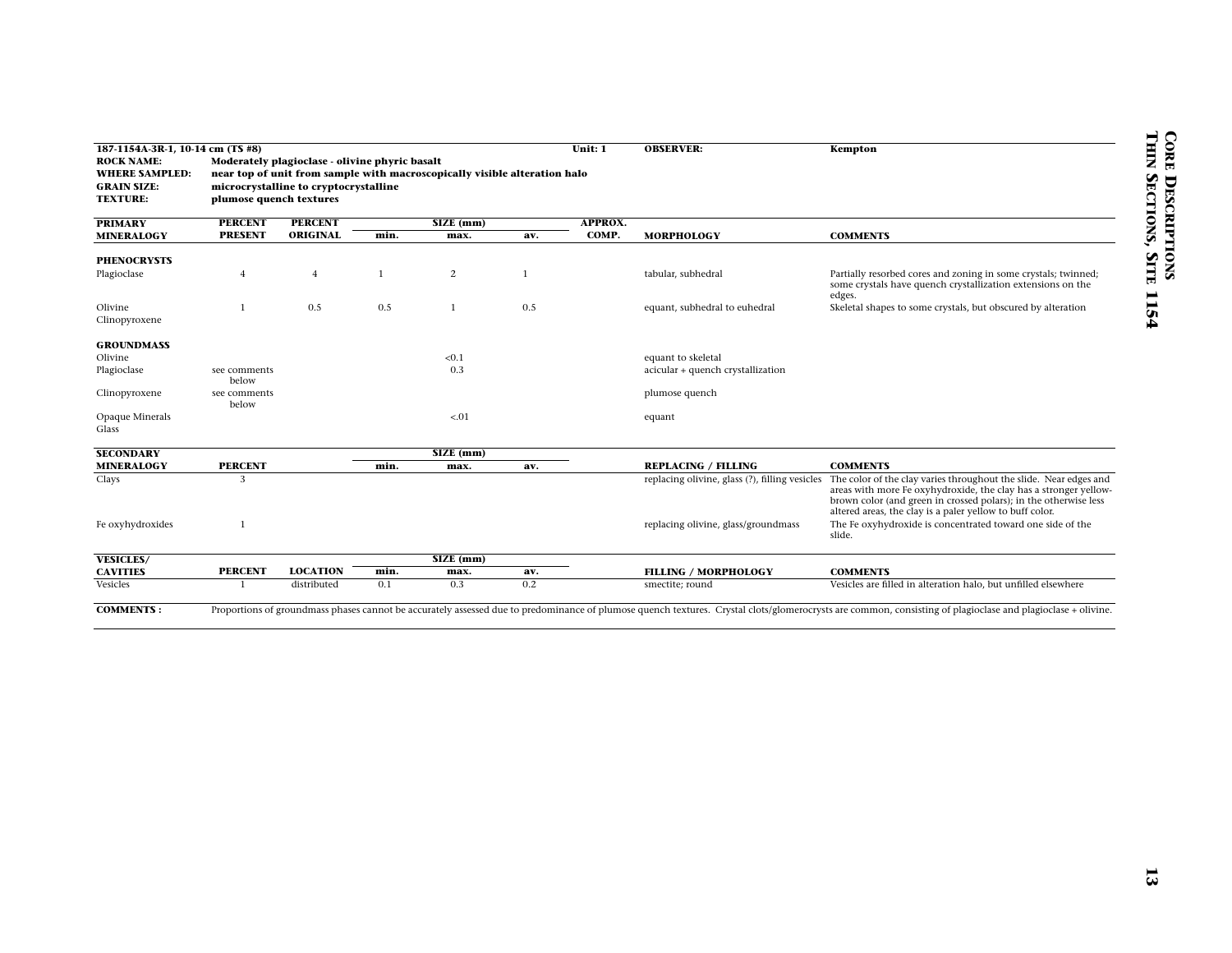| 187-1154A-3R-1, 50-53 cm (TS #10)                                                   |                                  |                                                                                                                                   |              |                        |              | Unit: 1                 | <b>OBSERVER:</b>                        | Kempton                                                                                                                                                                                                                                                                                                                                                                                                               |
|-------------------------------------------------------------------------------------|----------------------------------|-----------------------------------------------------------------------------------------------------------------------------------|--------------|------------------------|--------------|-------------------------|-----------------------------------------|-----------------------------------------------------------------------------------------------------------------------------------------------------------------------------------------------------------------------------------------------------------------------------------------------------------------------------------------------------------------------------------------------------------------------|
| <b>ROCK NAME:</b><br><b>WHERE SAMPLED:</b><br><b>GRAIN SIZE:</b><br><b>TEXTURE:</b> | near top of unit                 | Moderately plagioclase - olivine phryic basalt<br>microcrystalline to cryptocrystalline<br>intersertal to plumose quench textures |              |                        |              |                         |                                         |                                                                                                                                                                                                                                                                                                                                                                                                                       |
|                                                                                     |                                  |                                                                                                                                   |              |                        |              |                         |                                         |                                                                                                                                                                                                                                                                                                                                                                                                                       |
| <b>PRIMARY</b><br><b>MINERALOGY</b>                                                 | <b>PERCENT</b><br><b>PRESENT</b> | <b>PERCENT</b><br>ORIGINAL                                                                                                        | min.         | SIZE (mm)<br>max.      | av.          | <b>APPROX.</b><br>COMP. | <b>MORPHOLOGY</b>                       | <b>COMMENTS</b>                                                                                                                                                                                                                                                                                                                                                                                                       |
|                                                                                     |                                  |                                                                                                                                   |              |                        |              |                         |                                         |                                                                                                                                                                                                                                                                                                                                                                                                                       |
| <b>PHENOCRYSTS</b>                                                                  |                                  |                                                                                                                                   |              |                        |              |                         |                                         |                                                                                                                                                                                                                                                                                                                                                                                                                       |
| Plagioclase                                                                         | 2                                | $\overline{c}$                                                                                                                    | $\mathbf{1}$ | $\overline{c}$         | $\mathbf{1}$ |                         | tabular, subhedral                      | Partially resorbed cores and zoning in some crystals; twinned;                                                                                                                                                                                                                                                                                                                                                        |
| Olivine                                                                             | $\mathbf{1}$                     | $0.5\,$                                                                                                                           | 0.5          | $\mathbf{1}$           | $\mathbf{1}$ |                         | equant, subhedral to euhedral           | Skeletal shapes to some crystals, but obscured by alteration                                                                                                                                                                                                                                                                                                                                                          |
| Clinopyroxene                                                                       |                                  |                                                                                                                                   |              |                        |              |                         |                                         | which replaces 30 to 100% of crystals.                                                                                                                                                                                                                                                                                                                                                                                |
|                                                                                     |                                  |                                                                                                                                   |              |                        |              |                         |                                         |                                                                                                                                                                                                                                                                                                                                                                                                                       |
| <b>GROUNDMASS</b>                                                                   |                                  |                                                                                                                                   |              |                        |              |                         |                                         |                                                                                                                                                                                                                                                                                                                                                                                                                       |
| Olivine                                                                             |                                  |                                                                                                                                   |              | 0.1                    |              |                         | equant to skeletal                      |                                                                                                                                                                                                                                                                                                                                                                                                                       |
| Plagioclase                                                                         | see comments<br>below            |                                                                                                                                   |              | 0.3                    |              |                         | acicular + quench crystallization       |                                                                                                                                                                                                                                                                                                                                                                                                                       |
| Clinopyroxene                                                                       | see comments                     |                                                                                                                                   |              |                        |              |                         | plumose quench                          |                                                                                                                                                                                                                                                                                                                                                                                                                       |
|                                                                                     | below                            |                                                                                                                                   |              |                        |              |                         |                                         |                                                                                                                                                                                                                                                                                                                                                                                                                       |
| Opaque Minerals                                                                     |                                  |                                                                                                                                   |              | ${<}01$                |              |                         | equant                                  |                                                                                                                                                                                                                                                                                                                                                                                                                       |
| Glass                                                                               |                                  |                                                                                                                                   |              |                        |              |                         |                                         |                                                                                                                                                                                                                                                                                                                                                                                                                       |
| <b>SECONDARY</b>                                                                    |                                  |                                                                                                                                   |              | $\overline{SIZE}$ (mm) |              |                         |                                         |                                                                                                                                                                                                                                                                                                                                                                                                                       |
| <b>MINERALOGY</b>                                                                   | <b>PERCENT</b>                   |                                                                                                                                   | min.         | max.                   | av.          |                         | <b>REPLACING / FILLING</b>              | <b>COMMENTS</b>                                                                                                                                                                                                                                                                                                                                                                                                       |
| Clays                                                                               | 3                                |                                                                                                                                   |              |                        |              |                         | replacing olivine, glass(?)/groundmass, | The color of the clay varies throughout the slide. Vesicles and                                                                                                                                                                                                                                                                                                                                                       |
|                                                                                     |                                  |                                                                                                                                   |              |                        |              |                         | filling vesicles                        | most groundmass olivine are replaced by a yellow-brown<br>smectite. Some olivines show an earlier(?) replacement by a pale                                                                                                                                                                                                                                                                                            |
|                                                                                     |                                  |                                                                                                                                   |              |                        |              |                         |                                         | buff-yellow clay along edges and cracks.                                                                                                                                                                                                                                                                                                                                                                              |
| Fe oxyhydroxides                                                                    | trace                            |                                                                                                                                   |              |                        |              |                         | replacing some olivine; filling some    | Occurs in association with darker yellow-brown smectite.                                                                                                                                                                                                                                                                                                                                                              |
|                                                                                     |                                  |                                                                                                                                   |              |                        |              |                         | vesicles                                |                                                                                                                                                                                                                                                                                                                                                                                                                       |
| <b>VESICLES/</b>                                                                    |                                  |                                                                                                                                   |              | SIZE (mm)              |              |                         |                                         |                                                                                                                                                                                                                                                                                                                                                                                                                       |
| <b>CAVITIES</b>                                                                     | <b>PERCENT</b>                   | <b>LOCATION</b>                                                                                                                   | min.         | max.                   | av.          |                         | <b>FILLING / MORPHOLOGY</b>             | <b>COMMENTS</b>                                                                                                                                                                                                                                                                                                                                                                                                       |
| Vesicles                                                                            |                                  | distributed                                                                                                                       |              |                        |              |                         | smectite; round                         |                                                                                                                                                                                                                                                                                                                                                                                                                       |
|                                                                                     |                                  |                                                                                                                                   |              |                        |              |                         |                                         |                                                                                                                                                                                                                                                                                                                                                                                                                       |
| <b>COMMENTS:</b>                                                                    |                                  |                                                                                                                                   |              |                        |              |                         |                                         | Polish on this slide not very good. Proportions of groundmass phases cannot be accurately assessed due to predominance of plumose quench textures. Crystal clots/glomerocrysts are common, consisting of<br>plagioclase and plagioclase + olivine. Plagioclase in glomerocrysts tends to show partial resorption. This sample is very similar to Sample 187-1154A-3R-1, 10-14, but slightly more coarsely crystalline |
|                                                                                     |                                  |                                                                                                                                   |              |                        |              |                         |                                         |                                                                                                                                                                                                                                                                                                                                                                                                                       |
|                                                                                     |                                  |                                                                                                                                   |              |                        |              |                         |                                         |                                                                                                                                                                                                                                                                                                                                                                                                                       |
|                                                                                     |                                  |                                                                                                                                   |              |                        |              |                         |                                         |                                                                                                                                                                                                                                                                                                                                                                                                                       |
|                                                                                     |                                  |                                                                                                                                   |              |                        |              |                         |                                         |                                                                                                                                                                                                                                                                                                                                                                                                                       |
|                                                                                     |                                  |                                                                                                                                   |              |                        |              |                         |                                         |                                                                                                                                                                                                                                                                                                                                                                                                                       |
|                                                                                     |                                  |                                                                                                                                   |              |                        |              |                         |                                         |                                                                                                                                                                                                                                                                                                                                                                                                                       |
|                                                                                     |                                  |                                                                                                                                   |              |                        |              |                         |                                         |                                                                                                                                                                                                                                                                                                                                                                                                                       |
|                                                                                     |                                  |                                                                                                                                   |              |                        |              |                         |                                         |                                                                                                                                                                                                                                                                                                                                                                                                                       |
|                                                                                     |                                  |                                                                                                                                   |              |                        |              |                         |                                         |                                                                                                                                                                                                                                                                                                                                                                                                                       |
|                                                                                     |                                  |                                                                                                                                   |              |                        |              |                         |                                         |                                                                                                                                                                                                                                                                                                                                                                                                                       |
|                                                                                     |                                  |                                                                                                                                   |              |                        |              |                         |                                         |                                                                                                                                                                                                                                                                                                                                                                                                                       |
|                                                                                     |                                  |                                                                                                                                   |              |                        |              |                         |                                         |                                                                                                                                                                                                                                                                                                                                                                                                                       |
|                                                                                     |                                  |                                                                                                                                   |              |                        |              |                         |                                         |                                                                                                                                                                                                                                                                                                                                                                                                                       |
|                                                                                     |                                  |                                                                                                                                   |              |                        |              |                         |                                         |                                                                                                                                                                                                                                                                                                                                                                                                                       |
|                                                                                     |                                  |                                                                                                                                   |              |                        |              |                         |                                         |                                                                                                                                                                                                                                                                                                                                                                                                                       |
|                                                                                     |                                  |                                                                                                                                   |              |                        |              |                         |                                         |                                                                                                                                                                                                                                                                                                                                                                                                                       |
|                                                                                     |                                  |                                                                                                                                   |              |                        |              |                         |                                         |                                                                                                                                                                                                                                                                                                                                                                                                                       |
|                                                                                     |                                  |                                                                                                                                   |              |                        |              |                         |                                         |                                                                                                                                                                                                                                                                                                                                                                                                                       |
|                                                                                     |                                  |                                                                                                                                   |              |                        |              |                         |                                         |                                                                                                                                                                                                                                                                                                                                                                                                                       |
|                                                                                     |                                  |                                                                                                                                   |              |                        |              |                         |                                         |                                                                                                                                                                                                                                                                                                                                                                                                                       |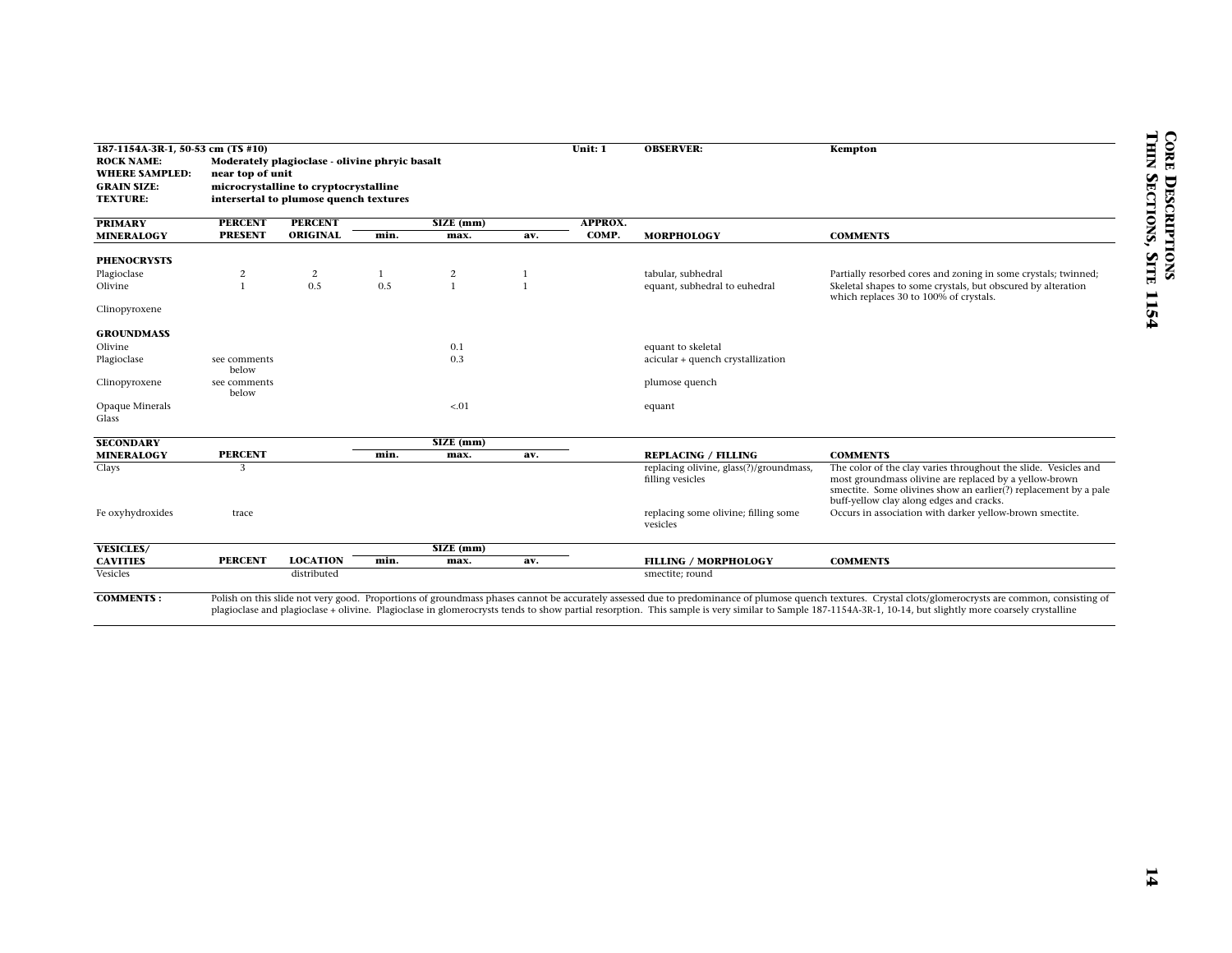| 187-1154A-3R-2, 23-26 cm (TS #9)                                                    |                |                                                                                                                                                                                         |              |                                                                                                                   |              | Unit: 1        | <b>OBSERVER:</b>                        | Kempton                                                                                                                                                                                                     |
|-------------------------------------------------------------------------------------|----------------|-----------------------------------------------------------------------------------------------------------------------------------------------------------------------------------------|--------------|-------------------------------------------------------------------------------------------------------------------|--------------|----------------|-----------------------------------------|-------------------------------------------------------------------------------------------------------------------------------------------------------------------------------------------------------------|
| <b>ROCK NAME:</b><br><b>WHERE SAMPLED:</b><br><b>GRAIN SIZE:</b><br><b>TEXTURE:</b> |                | Moderately plagioclase - olvine phyric basalt<br>sample with macroscopically visible alteration halo<br>microcrystalline to cryptocrystalline<br>intersertal to plumose quench textures |              |                                                                                                                   |              |                |                                         |                                                                                                                                                                                                             |
|                                                                                     |                |                                                                                                                                                                                         |              |                                                                                                                   |              |                |                                         |                                                                                                                                                                                                             |
| <b>PRIMARY</b>                                                                      | <b>PERCENT</b> | <b>PERCENT</b>                                                                                                                                                                          |              | $SIZE$ (mm)                                                                                                       |              | <b>APPROX.</b> |                                         |                                                                                                                                                                                                             |
| <b>MINERALOGY</b>                                                                   | <b>PRESENT</b> | ORIGINAL                                                                                                                                                                                | min.         | max.                                                                                                              | av.          | COMP.          | <b>MORPHOLOGY</b>                       | <b>COMMENTS</b>                                                                                                                                                                                             |
| <b>PHENOCRYSTS</b>                                                                  |                |                                                                                                                                                                                         |              |                                                                                                                   |              |                |                                         |                                                                                                                                                                                                             |
| Plagioclase                                                                         | $\sqrt{2}$     | $\sqrt{2}$                                                                                                                                                                              | $\mathbf{1}$ | $\overline{2}$                                                                                                    | $\mathbf{1}$ |                | tabular, subhedral                      | Partially resorbed cores and zoning in some crystals; twinned;                                                                                                                                              |
|                                                                                     |                |                                                                                                                                                                                         |              |                                                                                                                   |              |                |                                         | some crystals have quench crystallization extensions on the                                                                                                                                                 |
|                                                                                     |                |                                                                                                                                                                                         |              |                                                                                                                   |              |                |                                         | edges.                                                                                                                                                                                                      |
| Olivine                                                                             | $\sqrt{2}$     | $\mathbf{1}$                                                                                                                                                                            | 0.5          | 1.6                                                                                                               | $\mathbf{1}$ |                | equant, subhedral to euhedral           | Skeletal shapes to some crystals, but obscured by alteration<br>which replaces 30 to 100% of crystals.                                                                                                      |
| Clinopyroxene                                                                       |                |                                                                                                                                                                                         |              |                                                                                                                   |              |                |                                         |                                                                                                                                                                                                             |
| <b>GROUNDMASS</b>                                                                   |                |                                                                                                                                                                                         |              |                                                                                                                   |              |                |                                         |                                                                                                                                                                                                             |
| Olivine                                                                             |                |                                                                                                                                                                                         |              | 0.1                                                                                                               |              |                | equant to skeletal                      |                                                                                                                                                                                                             |
| Plagioclase                                                                         | see comments   |                                                                                                                                                                                         |              | $0.3\,$                                                                                                           |              |                | acicular + quench crystallization       |                                                                                                                                                                                                             |
|                                                                                     | below          |                                                                                                                                                                                         |              |                                                                                                                   |              |                |                                         |                                                                                                                                                                                                             |
| Clinopyroxene                                                                       | see comments   |                                                                                                                                                                                         |              |                                                                                                                   |              |                | plumose quench                          |                                                                                                                                                                                                             |
| Opaque Minerals                                                                     | below          |                                                                                                                                                                                         |              | $-.01$                                                                                                            |              |                | equant                                  |                                                                                                                                                                                                             |
| Glass                                                                               |                |                                                                                                                                                                                         |              |                                                                                                                   |              |                |                                         |                                                                                                                                                                                                             |
|                                                                                     |                |                                                                                                                                                                                         |              |                                                                                                                   |              |                |                                         |                                                                                                                                                                                                             |
| <b>SECONDARY</b><br><b>MINERALOGY</b>                                               | <b>PERCENT</b> |                                                                                                                                                                                         | min.         | $SIZE$ (mm)<br>max.                                                                                               | av.          |                | <b>REPLACING / FILLING</b>              | <b>COMMENTS</b>                                                                                                                                                                                             |
| Clays                                                                               | $\overline{4}$ |                                                                                                                                                                                         |              |                                                                                                                   |              |                | replacing olivine, glass(?)/groundmass, | The color of the clay varies throughout the slide. Near edges and                                                                                                                                           |
|                                                                                     |                |                                                                                                                                                                                         |              |                                                                                                                   |              |                | filling vesicles                        | areas with more Fe oxyhydroxide, the clay has a stronger yellow-<br>brown color (and green in crossed polars); in the otherwise less<br>altered areas, the clay is a paler yellow to buff color.            |
| Fe oxyhydroxides                                                                    | $\mathbf{1}$   |                                                                                                                                                                                         |              |                                                                                                                   |              |                | replacing olivine, glass/groundmass     | The Fe oxyhydroxide is concentrated toward one side of the<br>slide.                                                                                                                                        |
| <b>VESICLES/</b>                                                                    |                |                                                                                                                                                                                         |              | SIZE (mm)                                                                                                         |              |                |                                         |                                                                                                                                                                                                             |
| <b>CAVITIES</b>                                                                     | <b>PERCENT</b> | <b>LOCATION</b>                                                                                                                                                                         | min.         | max.                                                                                                              | av.          |                | <b>FILLING / MORPHOLOGY</b>             | <b>COMMENTS</b>                                                                                                                                                                                             |
| Vesicles                                                                            |                | distributed                                                                                                                                                                             |              |                                                                                                                   |              |                | smectite; round                         | Vesicles are filled in alteration halo, but unfilled elsewhere                                                                                                                                              |
| <b>COMMENTS:</b>                                                                    |                |                                                                                                                                                                                         |              | This sample is very similar to Sample 187-1154A-3R-1, 10-14, but just slightly more coarse grained in groundmass. |              |                |                                         | Proportions of groundmass phases cannot be accurately assessed due to predominance of plumose quench textures. Crystal clots/glomerocrysts are common, consisting of plagioclase and plagioclase + olivine. |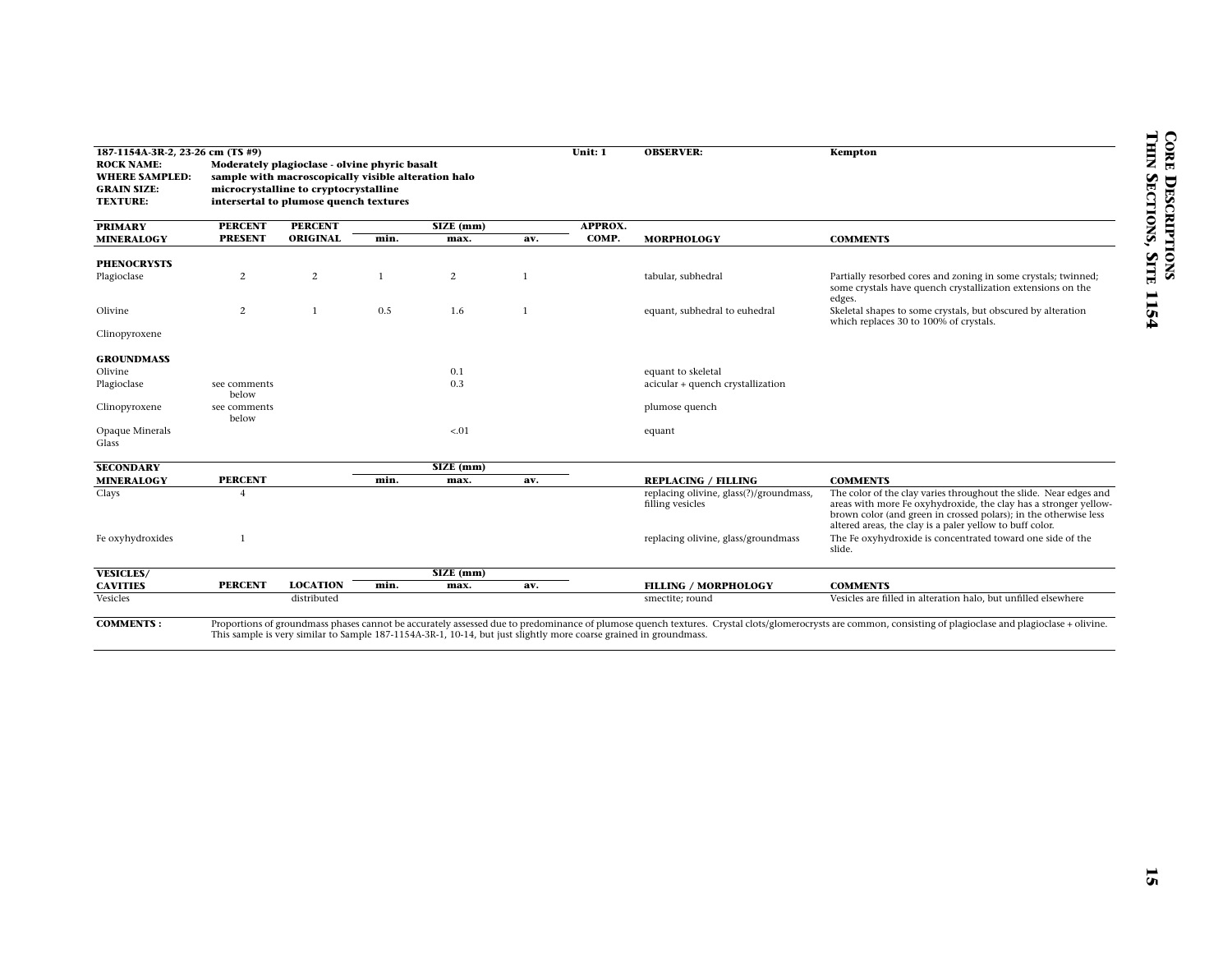| microcrystalline to cryptocrystalline<br>intergranular to plumose quench textures<br><b>TEXTURE:</b><br><b>PERCENT</b><br><b>PERCENT</b><br>$\overline{\text{SIZE (mm)}}$<br><b>PRESENT</b><br><b>ORIGINAL</b><br>min.<br>max.<br>3<br>3<br>0.5<br>3<br>$\mathbf{1}$<br>$1\,$<br>0.3<br>$\,1$<br>$\sqrt{3}$<br>$\boldsymbol{0}$<br>0.1<br>$35\,$<br>$35\,$<br>$0.3\,$<br>$38\,$<br>38<br>0.1<br>2<br>$\overline{2}$<br>2-5 microns<br>15<br>17<br>$\overline{\text{SIZE (mm)}}$<br><b>PERCENT</b><br>min.<br>max.<br>5<br>$\overline{\text{SIZE (mm)}}$<br><b>PERCENT</b><br><b>LOCATION</b><br>min.<br>max.<br>< 0.1<br>0.2<br>distributed | <b>APPROX.</b><br>COMP.<br>av.<br>1<br>0.5<br>av. | <b>MORPHOLOGY</b><br>most lath shaped; some blocky<br>equant, subhedral<br>equant to skeletal<br>acicular to lath shaped<br>granular to plumose quench<br>equant to acicular | <b>COMMENTS</b><br>Some larger crystals are partially resorbed; some crystals are<br>zoned (some discontinuously); twinned.<br>~10% replaced by smectite.<br>Totally replaced by smectite. |
|---------------------------------------------------------------------------------------------------------------------------------------------------------------------------------------------------------------------------------------------------------------------------------------------------------------------------------------------------------------------------------------------------------------------------------------------------------------------------------------------------------------------------------------------------------------------------------------------------------------------------------------------|---------------------------------------------------|------------------------------------------------------------------------------------------------------------------------------------------------------------------------------|--------------------------------------------------------------------------------------------------------------------------------------------------------------------------------------------|
| <b>PRIMARY</b><br><b>MINERALOGY</b><br>Olivine<br>Olivine<br>Clinopyroxene<br>Glass<br><b>MINERALOGY</b><br><b>CAVITIES</b>                                                                                                                                                                                                                                                                                                                                                                                                                                                                                                                 |                                                   |                                                                                                                                                                              |                                                                                                                                                                                            |
| <b>PHENOCRYSTS</b><br>Plagioclase<br>Clinopyroxene<br><b>GROUNDMASS</b><br>Plagioclase<br>Opaque Minerals<br>Mesostasis<br><b>SECONDARY</b><br>Clays<br><b>VESICLES/</b><br>Vesicles                                                                                                                                                                                                                                                                                                                                                                                                                                                        |                                                   |                                                                                                                                                                              |                                                                                                                                                                                            |
|                                                                                                                                                                                                                                                                                                                                                                                                                                                                                                                                                                                                                                             |                                                   |                                                                                                                                                                              |                                                                                                                                                                                            |
|                                                                                                                                                                                                                                                                                                                                                                                                                                                                                                                                                                                                                                             |                                                   |                                                                                                                                                                              |                                                                                                                                                                                            |
|                                                                                                                                                                                                                                                                                                                                                                                                                                                                                                                                                                                                                                             |                                                   |                                                                                                                                                                              |                                                                                                                                                                                            |
|                                                                                                                                                                                                                                                                                                                                                                                                                                                                                                                                                                                                                                             |                                                   |                                                                                                                                                                              |                                                                                                                                                                                            |
|                                                                                                                                                                                                                                                                                                                                                                                                                                                                                                                                                                                                                                             |                                                   |                                                                                                                                                                              |                                                                                                                                                                                            |
|                                                                                                                                                                                                                                                                                                                                                                                                                                                                                                                                                                                                                                             |                                                   |                                                                                                                                                                              |                                                                                                                                                                                            |
|                                                                                                                                                                                                                                                                                                                                                                                                                                                                                                                                                                                                                                             |                                                   |                                                                                                                                                                              |                                                                                                                                                                                            |
|                                                                                                                                                                                                                                                                                                                                                                                                                                                                                                                                                                                                                                             |                                                   |                                                                                                                                                                              |                                                                                                                                                                                            |
|                                                                                                                                                                                                                                                                                                                                                                                                                                                                                                                                                                                                                                             |                                                   |                                                                                                                                                                              |                                                                                                                                                                                            |
|                                                                                                                                                                                                                                                                                                                                                                                                                                                                                                                                                                                                                                             |                                                   |                                                                                                                                                                              |                                                                                                                                                                                            |
|                                                                                                                                                                                                                                                                                                                                                                                                                                                                                                                                                                                                                                             |                                                   |                                                                                                                                                                              |                                                                                                                                                                                            |
|                                                                                                                                                                                                                                                                                                                                                                                                                                                                                                                                                                                                                                             |                                                   |                                                                                                                                                                              |                                                                                                                                                                                            |
|                                                                                                                                                                                                                                                                                                                                                                                                                                                                                                                                                                                                                                             |                                                   |                                                                                                                                                                              |                                                                                                                                                                                            |
|                                                                                                                                                                                                                                                                                                                                                                                                                                                                                                                                                                                                                                             |                                                   |                                                                                                                                                                              |                                                                                                                                                                                            |
|                                                                                                                                                                                                                                                                                                                                                                                                                                                                                                                                                                                                                                             |                                                   |                                                                                                                                                                              |                                                                                                                                                                                            |
|                                                                                                                                                                                                                                                                                                                                                                                                                                                                                                                                                                                                                                             |                                                   |                                                                                                                                                                              |                                                                                                                                                                                            |
|                                                                                                                                                                                                                                                                                                                                                                                                                                                                                                                                                                                                                                             |                                                   | <b>REPLACING / FILLING</b>                                                                                                                                                   | <b>COMMENTS</b>                                                                                                                                                                            |
|                                                                                                                                                                                                                                                                                                                                                                                                                                                                                                                                                                                                                                             |                                                   | replacing olivine and groundmass; filling                                                                                                                                    |                                                                                                                                                                                            |
|                                                                                                                                                                                                                                                                                                                                                                                                                                                                                                                                                                                                                                             |                                                   | vesicles                                                                                                                                                                     |                                                                                                                                                                                            |
|                                                                                                                                                                                                                                                                                                                                                                                                                                                                                                                                                                                                                                             |                                                   |                                                                                                                                                                              |                                                                                                                                                                                            |
|                                                                                                                                                                                                                                                                                                                                                                                                                                                                                                                                                                                                                                             | av.                                               | <b>FILLING / MORPHOLOGY</b>                                                                                                                                                  | <b>COMMENTS</b>                                                                                                                                                                            |
|                                                                                                                                                                                                                                                                                                                                                                                                                                                                                                                                                                                                                                             | 0.2                                               | smectite filling; round shape                                                                                                                                                |                                                                                                                                                                                            |
| <b>COMMENTS:</b><br>Glomerocrysts of plagioclase + olivine present. Proportions of groundmass phases difficult to assess due to presence of quench textures and replacement of groundmass + olivine by smectite. Plagioclase<br>seriate; groundmass crystals increase in size into microphenocrysts and phenocrysts.                                                                                                                                                                                                                                                                                                                        |                                                   |                                                                                                                                                                              |                                                                                                                                                                                            |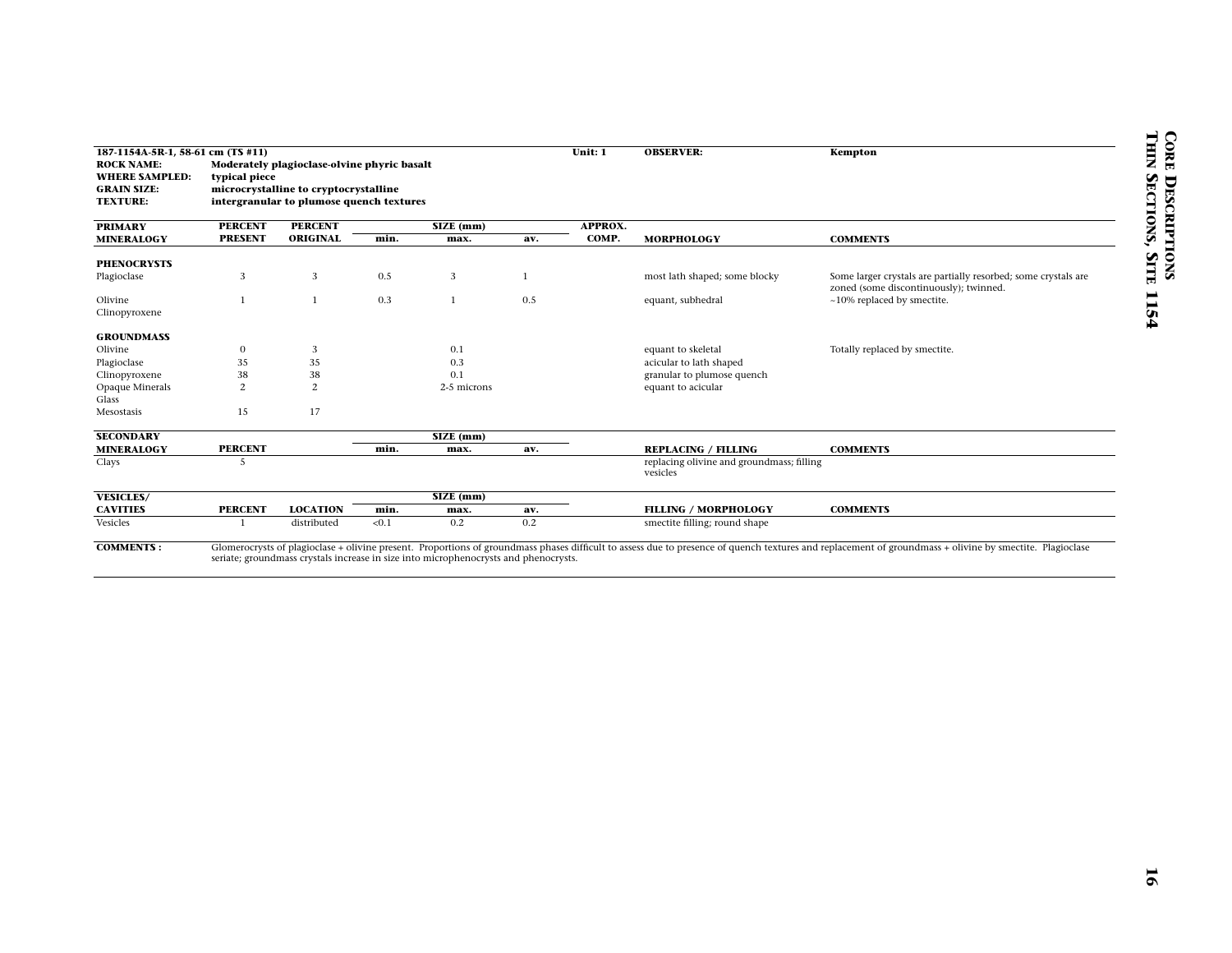| <b>ROCK NAME:</b>                                              | 187-1154A-6R-1, 23-25 cm (TS#25) | Moderately plagioclase-olvine phryic basalt |              |                               |              | Unit:          | <b>OBSERVER:</b>                                                                                                                         | <b>Miller</b>                                                                                                                                                                                                       |
|----------------------------------------------------------------|----------------------------------|---------------------------------------------|--------------|-------------------------------|--------------|----------------|------------------------------------------------------------------------------------------------------------------------------------------|---------------------------------------------------------------------------------------------------------------------------------------------------------------------------------------------------------------------|
| <b>WHERE SAMPLED:</b><br><b>GRAIN SIZE:</b><br><b>TEXTURE:</b> | <b>Intersertal</b>               | microcrystalline to fine grained            |              |                               |              |                |                                                                                                                                          |                                                                                                                                                                                                                     |
| <b>PRIMARY</b>                                                 | <b>PERCENT</b>                   | <b>PERCENT</b>                              |              | $\overline{\text{SIZE (mm)}}$ |              | <b>APPROX.</b> |                                                                                                                                          |                                                                                                                                                                                                                     |
| <b>MINERALOGY</b>                                              | <b>PRESENT</b>                   | ORIGINAL                                    | min.         | max.                          | av.          | COMP.          | <b>MORPHOLOGY</b>                                                                                                                        | <b>COMMENTS</b>                                                                                                                                                                                                     |
|                                                                |                                  |                                             |              |                               |              |                |                                                                                                                                          |                                                                                                                                                                                                                     |
| <b>PHENOCRYSTS</b>                                             |                                  |                                             |              |                               |              |                |                                                                                                                                          |                                                                                                                                                                                                                     |
| Plagioclase                                                    | 1.5                              | $\overline{c}$                              | $\mathbf{1}$ | 3                             | 1.5          |                | Subhedral, prismatic                                                                                                                     | Feathery edge quench textures, twinning and concentric zoning                                                                                                                                                       |
|                                                                | 0.5                              | $\mathbf{1}$                                | 0.5          | $\mathbf{1}$                  | $\mathbf{1}$ |                | Euhedral                                                                                                                                 | common<br>Minor fractures, but distinct strained extinction common                                                                                                                                                  |
| Olivine<br>Clinopyroxene                                       |                                  |                                             |              |                               |              |                |                                                                                                                                          |                                                                                                                                                                                                                     |
|                                                                |                                  |                                             |              |                               |              |                |                                                                                                                                          |                                                                                                                                                                                                                     |
| <b>GROUNDMASS</b>                                              |                                  |                                             |              |                               |              |                |                                                                                                                                          |                                                                                                                                                                                                                     |
| Olivine                                                        | $\overline{c}$                   | $\mathfrak{s}$                              |              |                               | 0.1          |                |                                                                                                                                          |                                                                                                                                                                                                                     |
| Plagioclase                                                    | 35                               | 35                                          |              |                               | 0.2          |                |                                                                                                                                          | Acicular needles, box and hopper textures common                                                                                                                                                                    |
| Clinopyroxene                                                  | 40                               | 45                                          |              |                               |              |                |                                                                                                                                          | Plumose quench texture                                                                                                                                                                                              |
| Opaque Minerals                                                | $\mathbf{1}$                     | $\mathbf{1}$                                |              |                               | $2 - 15$     |                |                                                                                                                                          | Irregular shaped, quench textured magnetite common, rare 2                                                                                                                                                          |
|                                                                |                                  |                                             |              |                               | microns      |                |                                                                                                                                          | micron sulfide globules                                                                                                                                                                                             |
| Glass                                                          |                                  |                                             |              |                               |              |                |                                                                                                                                          |                                                                                                                                                                                                                     |
|                                                                |                                  |                                             |              |                               |              |                |                                                                                                                                          |                                                                                                                                                                                                                     |
| Mesostasis                                                     | 15                               |                                             |              |                               |              |                |                                                                                                                                          |                                                                                                                                                                                                                     |
|                                                                |                                  |                                             |              | SIZE (mm)                     |              |                |                                                                                                                                          |                                                                                                                                                                                                                     |
| <b>SECONDARY</b><br><b>MINERALOGY</b>                          | <b>PERCENT</b>                   |                                             | min.         | max.                          |              |                | <b>REPLACING / FILLING</b>                                                                                                               | <b>COMMENTS</b>                                                                                                                                                                                                     |
| Clays                                                          | $5 - 7$                          |                                             |              |                               |              |                | In vesicles, replacing crystals and                                                                                                      | Most alteration is concentrated near the edges of this section, the                                                                                                                                                 |
|                                                                |                                  |                                             |              |                               |              |                | groudmass                                                                                                                                | center is fresh. Alteration is manifested in groundmass<br>clinopyroxene and mesostasis, as well as pervasive relacement of<br>both olivine and plagioclase. Iron staining is also common in<br>alteration patches. |
| <b>VESICLES/</b>                                               |                                  |                                             |              | $\overline{\text{SIZE (mm)}}$ |              |                |                                                                                                                                          |                                                                                                                                                                                                                     |
| <b>CAVITIES</b>                                                | <b>PERCENT</b>                   | <b>LOCATION</b>                             | min.         | max.                          | av.          |                | <b>FILLING / MORPHOLOGY</b>                                                                                                              | <b>COMMENTS</b>                                                                                                                                                                                                     |
| <b>VESICLES/</b>                                               | $<1\,$                           |                                             |              |                               | 0.25         |                | Clay                                                                                                                                     | Most filling are incomplete                                                                                                                                                                                         |
| <b>COMMENTS:</b>                                               |                                  |                                             |              |                               |              |                | vein show relatively intense alteration. A second open fracture that cuts through groundmass and crystals has no alteration halo at all. | This section has two prominent fractures each now open 15-20 microns. One has a discontinuous clay lining, in turn disconinuously lined with silica, but it is open. The groundamss and crystals around this        |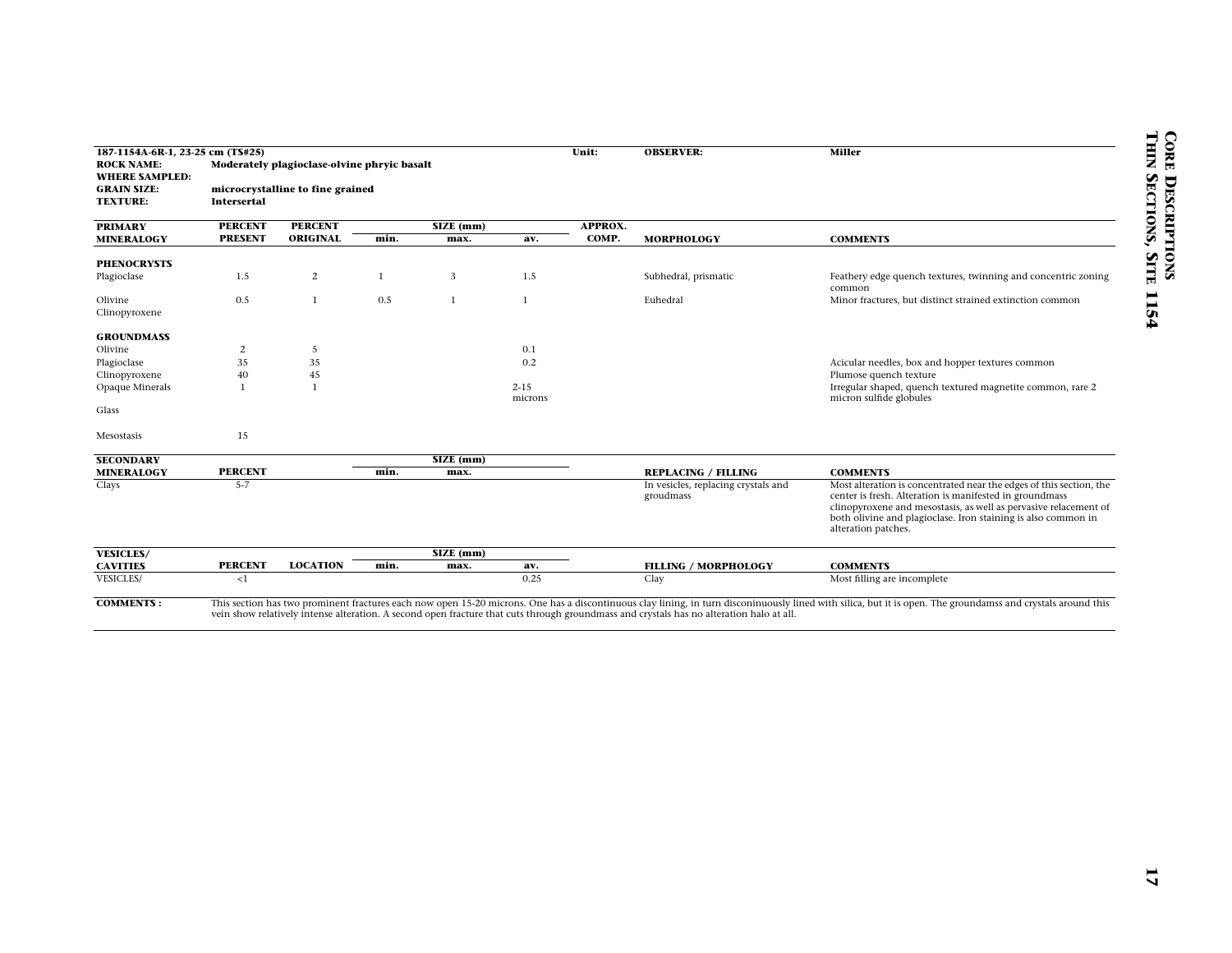| 187-1154A-7R-1, 140-145 cm (TS #12)   |                |                                              |            |                |              | Unit: 1        | <b>OBSERVER:</b>                                                                                                      | Kempton                                                        |
|---------------------------------------|----------------|----------------------------------------------|------------|----------------|--------------|----------------|-----------------------------------------------------------------------------------------------------------------------|----------------------------------------------------------------|
| <b>ROCK NAME:</b>                     |                | Moderately plagioclase-olivine phryic basalt |            |                |              |                |                                                                                                                       |                                                                |
| <b>WHERE SAMPLED:</b>                 | typical piece  |                                              |            |                |              |                |                                                                                                                       |                                                                |
| <b>GRAIN SIZE:</b>                    |                | microcrystalline to fine grained             |            |                |              |                |                                                                                                                       |                                                                |
| <b>TEXTURE:</b>                       | intersertal    |                                              |            |                |              |                |                                                                                                                       |                                                                |
| <b>PRIMARY</b>                        | <b>PERCENT</b> | <b>PERCENT</b>                               |            | SIZE (mm)      |              | <b>APPROX.</b> |                                                                                                                       |                                                                |
| <b>MINERALOGY</b>                     | <b>PRESENT</b> | <b>ORIGINAL</b>                              | min.       | max.           | av.          | COMP.          | <b>MORPHOLOGY</b>                                                                                                     | <b>COMMENTS</b>                                                |
|                                       |                |                                              |            |                |              |                |                                                                                                                       |                                                                |
| <b>PHENOCRYSTS</b>                    |                |                                              |            |                |              |                |                                                                                                                       |                                                                |
| Plagioclase                           | 3              | 3                                            | 0.5        | 3              | -1           |                | most lath shaped; some blocky                                                                                         | Some larger crystals are partially resorbed; some crystals are |
|                                       |                |                                              |            |                |              |                |                                                                                                                       | zoned (some discontinuously); twinned.                         |
| Olivine                               | $1\,$          | $\mathbf{1}$                                 | 0.5        | $\overline{c}$ | $\mathbf{1}$ |                | equant, subhedral                                                                                                     | ~10% replaced by smectite.                                     |
| Clinopyroxene                         |                |                                              |            |                |              |                |                                                                                                                       |                                                                |
|                                       |                |                                              |            |                |              |                |                                                                                                                       |                                                                |
| <b>GROUNDMASS</b>                     |                |                                              |            |                |              |                |                                                                                                                       |                                                                |
| Olivine                               | $\mathbf{0}$   | $\sqrt{3}$                                   |            | $0.1\,$        |              |                | equant                                                                                                                | Totally replaced by smectite.                                  |
| Plagioclase                           | 35             | $35\,$                                       |            | 0.3            |              |                | acicular to lath shaped                                                                                               |                                                                |
|                                       | 35             | $38\,$                                       |            | $0.1\,$        |              |                | granular, anhedral                                                                                                    |                                                                |
| Clinopyroxene                         |                |                                              |            |                |              |                |                                                                                                                       |                                                                |
| Opaque Minerals                       | $\mathbf{2}$   | $\overline{2}$                               | <5 microns | 0.3            |              |                | equant to acicular                                                                                                    |                                                                |
| Glass                                 |                |                                              |            |                |              |                |                                                                                                                       |                                                                |
| Mesostasis                            | 15             | 17                                           |            |                |              |                |                                                                                                                       |                                                                |
|                                       |                |                                              |            | SIZE (mm)      |              |                |                                                                                                                       |                                                                |
| <b>SECONDARY</b><br><b>MINERALOGY</b> | <b>PERCENT</b> |                                              | min.       | max.           | av.          |                | <b>REPLACING / FILLING</b>                                                                                            | <b>COMMENTS</b>                                                |
| Clays                                 | 8              |                                              |            |                |              |                | replacing olivine and groundmass; filling                                                                             |                                                                |
|                                       |                |                                              |            |                |              |                | vesicles                                                                                                              |                                                                |
|                                       |                |                                              |            |                |              |                |                                                                                                                       |                                                                |
| <b>VESICLES/</b>                      |                |                                              |            | SIZE (mm)      |              |                |                                                                                                                       |                                                                |
| <b>CAVITIES</b>                       | <b>PERCENT</b> | <b>LOCATION</b>                              | min.       | max.           | av.          |                | <b>FILLING / MORPHOLOGY</b>                                                                                           | <b>COMMENTS</b>                                                |
| Vesicles                              | ${<}1$         | distributed                                  | < 0.1      | 0.3            | 0.2          |                | smectite filling; round shape                                                                                         |                                                                |
|                                       |                |                                              |            |                |              |                |                                                                                                                       |                                                                |
| <b>COMMENTS:</b>                      |                |                                              |            |                |              |                | Glomerocrysts of plagioclase + olivine present. Slide plucked during preparation; makes estimates of modes difficult. |                                                                |
|                                       |                |                                              |            |                |              |                |                                                                                                                       |                                                                |
|                                       |                |                                              |            |                |              |                |                                                                                                                       |                                                                |
|                                       |                |                                              |            |                |              |                |                                                                                                                       |                                                                |
|                                       |                |                                              |            |                |              |                |                                                                                                                       |                                                                |
|                                       |                |                                              |            |                |              |                |                                                                                                                       |                                                                |
|                                       |                |                                              |            |                |              |                |                                                                                                                       |                                                                |
|                                       |                |                                              |            |                |              |                |                                                                                                                       |                                                                |
|                                       |                |                                              |            |                |              |                |                                                                                                                       |                                                                |
|                                       |                |                                              |            |                |              |                |                                                                                                                       |                                                                |
|                                       |                |                                              |            |                |              |                |                                                                                                                       |                                                                |
|                                       |                |                                              |            |                |              |                |                                                                                                                       |                                                                |
|                                       |                |                                              |            |                |              |                |                                                                                                                       |                                                                |
|                                       |                |                                              |            |                |              |                |                                                                                                                       |                                                                |
|                                       |                |                                              |            |                |              |                |                                                                                                                       |                                                                |
|                                       |                |                                              |            |                |              |                |                                                                                                                       |                                                                |
|                                       |                |                                              |            |                |              |                |                                                                                                                       |                                                                |
|                                       |                |                                              |            |                |              |                |                                                                                                                       |                                                                |
|                                       |                |                                              |            |                |              |                |                                                                                                                       |                                                                |
|                                       |                |                                              |            |                |              |                |                                                                                                                       |                                                                |
|                                       |                |                                              |            |                |              |                |                                                                                                                       |                                                                |
|                                       |                |                                              |            |                |              |                |                                                                                                                       |                                                                |
|                                       |                |                                              |            |                |              |                |                                                                                                                       |                                                                |
|                                       |                |                                              |            |                |              |                |                                                                                                                       |                                                                |
|                                       |                |                                              |            |                |              |                |                                                                                                                       |                                                                |
|                                       |                |                                              |            |                |              |                |                                                                                                                       |                                                                |
|                                       |                |                                              |            |                |              |                |                                                                                                                       |                                                                |
|                                       |                |                                              |            |                |              |                |                                                                                                                       |                                                                |
|                                       |                |                                              |            |                |              |                |                                                                                                                       |                                                                |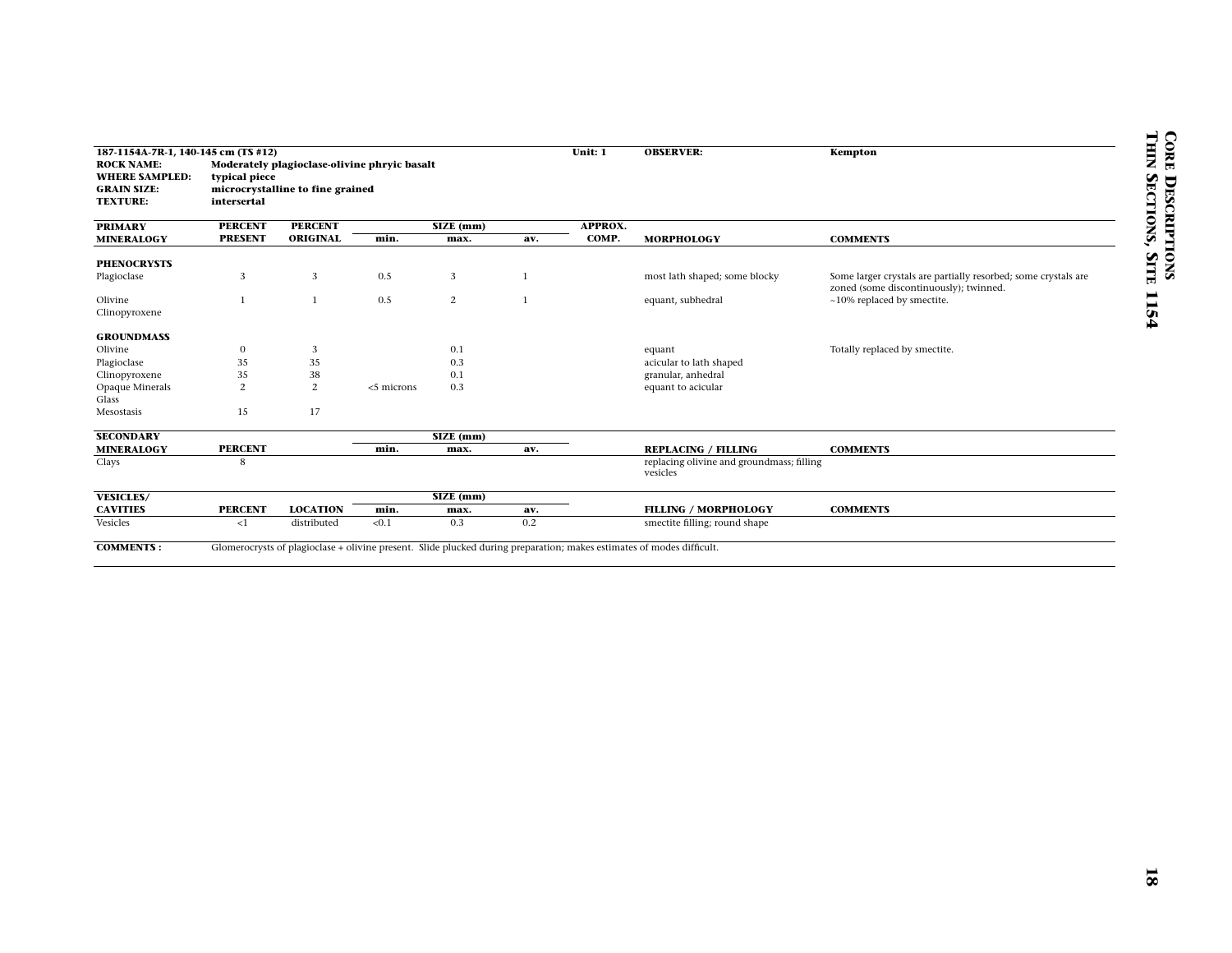| 187-1154A-9R-1, 11-14 cm (TS #13)     |                        |                                                |      |                                                           |     | Unit: 1        | <b>OBSERVER:</b>                                                                                                                                                | Kempton                                                                                                                                                                                                                 |
|---------------------------------------|------------------------|------------------------------------------------|------|-----------------------------------------------------------|-----|----------------|-----------------------------------------------------------------------------------------------------------------------------------------------------------------|-------------------------------------------------------------------------------------------------------------------------------------------------------------------------------------------------------------------------|
| <b>ROCK NAME:</b>                     |                        | Moderately plagioclase - olivine phyric basalt |      |                                                           |     |                |                                                                                                                                                                 |                                                                                                                                                                                                                         |
| <b>WHERE SAMPLED:</b>                 | quenched pillow margin |                                                |      |                                                           |     |                |                                                                                                                                                                 |                                                                                                                                                                                                                         |
| <b>GRAIN SIZE:</b><br><b>TEXTURE:</b> |                        | cryptocrystalline to microcrystalline          |      | glassy to spherulitic to immature plumose quench textures |     |                |                                                                                                                                                                 |                                                                                                                                                                                                                         |
|                                       |                        |                                                |      |                                                           |     |                |                                                                                                                                                                 |                                                                                                                                                                                                                         |
| <b>PRIMARY</b>                        | <b>PERCENT</b>         | <b>PERCENT</b>                                 |      | $SIZE$ (mm)                                               |     | <b>APPROX.</b> |                                                                                                                                                                 |                                                                                                                                                                                                                         |
| <b>MINERALOGY</b>                     | <b>PRESENT</b>         | <b>ORIGINAL</b>                                | min. | max.                                                      | av. | COMP.          | <b>MORPHOLOGY</b>                                                                                                                                               | <b>COMMENTS</b>                                                                                                                                                                                                         |
| <b>PHENOCRYSTS</b>                    |                        |                                                |      |                                                           |     |                |                                                                                                                                                                 |                                                                                                                                                                                                                         |
| Plagioclase                           | 3                      | 3                                              | 0.5  | 3                                                         |     |                | tabular to blocky                                                                                                                                               | Discontinuous zoning in many crystals; twinned.                                                                                                                                                                         |
| Olivine                               | $\mathbf{1}$           | $\mathbf{1}$                                   | 0.5  | 1.5                                                       |     |                | equant to skeletal                                                                                                                                              | Iddingsite replaces ~20% of olivine.                                                                                                                                                                                    |
| Clinopyroxene                         |                        |                                                |      |                                                           |     |                |                                                                                                                                                                 |                                                                                                                                                                                                                         |
|                                       |                        |                                                |      |                                                           |     |                |                                                                                                                                                                 |                                                                                                                                                                                                                         |
| <b>GROUNDMASS</b>                     |                        |                                                |      |                                                           |     |                |                                                                                                                                                                 |                                                                                                                                                                                                                         |
| Olivine                               |                        |                                                |      | 0.1                                                       |     |                | equant                                                                                                                                                          | Partially to totally replaced by iddingsite and/or smectite.                                                                                                                                                            |
| Plagioclase                           | see comments<br>below  |                                                |      | 0.5                                                       |     |                | acicular, w/ quench extensions                                                                                                                                  |                                                                                                                                                                                                                         |
| Clinopyroxene                         | see comments           |                                                |      | 0.5                                                       |     |                | plumose                                                                                                                                                         |                                                                                                                                                                                                                         |
|                                       | below                  |                                                |      |                                                           |     |                |                                                                                                                                                                 |                                                                                                                                                                                                                         |
| Opaque Minerals                       | 2                      |                                                |      |                                                           |     |                |                                                                                                                                                                 |                                                                                                                                                                                                                         |
| Glass                                 | 15                     | 17                                             |      |                                                           |     |                |                                                                                                                                                                 | Glass away from outermost margin is devitrified, mixed with<br>quench crystals. The amount of clear glass is <2%.                                                                                                       |
|                                       |                        |                                                |      |                                                           |     |                |                                                                                                                                                                 |                                                                                                                                                                                                                         |
| <b>SECONDARY</b>                      |                        |                                                |      | SIZE (mm)                                                 |     |                |                                                                                                                                                                 |                                                                                                                                                                                                                         |
| <b>MINERALOGY</b>                     | <b>PERCENT</b>         |                                                | min. | max.                                                      | av. |                | <b>REPLACING / FILLING</b>                                                                                                                                      | <b>COMMENTS</b>                                                                                                                                                                                                         |
| Clays                                 | 2                      |                                                |      |                                                           |     |                | replacing glass and olivine                                                                                                                                     |                                                                                                                                                                                                                         |
| Fe oxyhydroxides                      | $\mathbf{1}$           |                                                |      |                                                           |     |                | replacing olivine, some groundmass                                                                                                                              |                                                                                                                                                                                                                         |
| <b>VESICLES/</b>                      |                        |                                                |      | SIZE (mm)                                                 |     |                |                                                                                                                                                                 |                                                                                                                                                                                                                         |
| <b>CAVITIES</b>                       | <b>PERCENT</b>         | <b>LOCATION</b>                                | min. | max.                                                      | av. |                | <b>FILLING / MORPHOLOGY</b>                                                                                                                                     | <b>COMMENTS</b>                                                                                                                                                                                                         |
|                                       | $<< 1\%$               | distributed                                    |      | 0.1                                                       |     |                | none?                                                                                                                                                           |                                                                                                                                                                                                                         |
|                                       |                        |                                                |      |                                                           |     |                |                                                                                                                                                                 |                                                                                                                                                                                                                         |
| <b>COMMENTS:</b>                      |                        |                                                |      |                                                           |     |                |                                                                                                                                                                 | Slide shows traverse across a quenched pillow margin. A thin rim of glass + spherulites occurs on one side of the slide. Most of slide consists of coalesced spherulites and plumose quench textures. Individual        |
|                                       |                        |                                                |      |                                                           |     |                | maximum groundmass crystal size and minimum phenocryst (microphenocryst) size is arbitrary. Glomerocrysts of plagioclase and plagioclase + olivine are present. | spherulites are ~0.1 to 0.2 mm in diameter. There is some local preferred alignment of plagioclase microlites parallel to chilled margin. Plagioclase (and to a less extent olivine) is seriate, so the cut off between |
|                                       |                        |                                                |      |                                                           |     |                |                                                                                                                                                                 |                                                                                                                                                                                                                         |
|                                       |                        |                                                |      |                                                           |     |                |                                                                                                                                                                 |                                                                                                                                                                                                                         |
|                                       |                        |                                                |      |                                                           |     |                |                                                                                                                                                                 |                                                                                                                                                                                                                         |
|                                       |                        |                                                |      |                                                           |     |                |                                                                                                                                                                 |                                                                                                                                                                                                                         |
|                                       |                        |                                                |      |                                                           |     |                |                                                                                                                                                                 |                                                                                                                                                                                                                         |
|                                       |                        |                                                |      |                                                           |     |                |                                                                                                                                                                 |                                                                                                                                                                                                                         |
|                                       |                        |                                                |      |                                                           |     |                |                                                                                                                                                                 |                                                                                                                                                                                                                         |
|                                       |                        |                                                |      |                                                           |     |                |                                                                                                                                                                 |                                                                                                                                                                                                                         |
|                                       |                        |                                                |      |                                                           |     |                |                                                                                                                                                                 |                                                                                                                                                                                                                         |
|                                       |                        |                                                |      |                                                           |     |                |                                                                                                                                                                 |                                                                                                                                                                                                                         |
|                                       |                        |                                                |      |                                                           |     |                |                                                                                                                                                                 |                                                                                                                                                                                                                         |
|                                       |                        |                                                |      |                                                           |     |                |                                                                                                                                                                 |                                                                                                                                                                                                                         |
|                                       |                        |                                                |      |                                                           |     |                |                                                                                                                                                                 |                                                                                                                                                                                                                         |
|                                       |                        |                                                |      |                                                           |     |                |                                                                                                                                                                 |                                                                                                                                                                                                                         |
|                                       |                        |                                                |      |                                                           |     |                |                                                                                                                                                                 |                                                                                                                                                                                                                         |
|                                       |                        |                                                |      |                                                           |     |                |                                                                                                                                                                 |                                                                                                                                                                                                                         |
|                                       |                        |                                                |      |                                                           |     |                |                                                                                                                                                                 |                                                                                                                                                                                                                         |
|                                       |                        |                                                |      |                                                           |     |                |                                                                                                                                                                 |                                                                                                                                                                                                                         |
|                                       |                        |                                                |      |                                                           |     |                |                                                                                                                                                                 |                                                                                                                                                                                                                         |
|                                       |                        |                                                |      |                                                           |     |                |                                                                                                                                                                 |                                                                                                                                                                                                                         |
|                                       |                        |                                                |      |                                                           |     |                |                                                                                                                                                                 |                                                                                                                                                                                                                         |
|                                       |                        |                                                |      |                                                           |     |                |                                                                                                                                                                 |                                                                                                                                                                                                                         |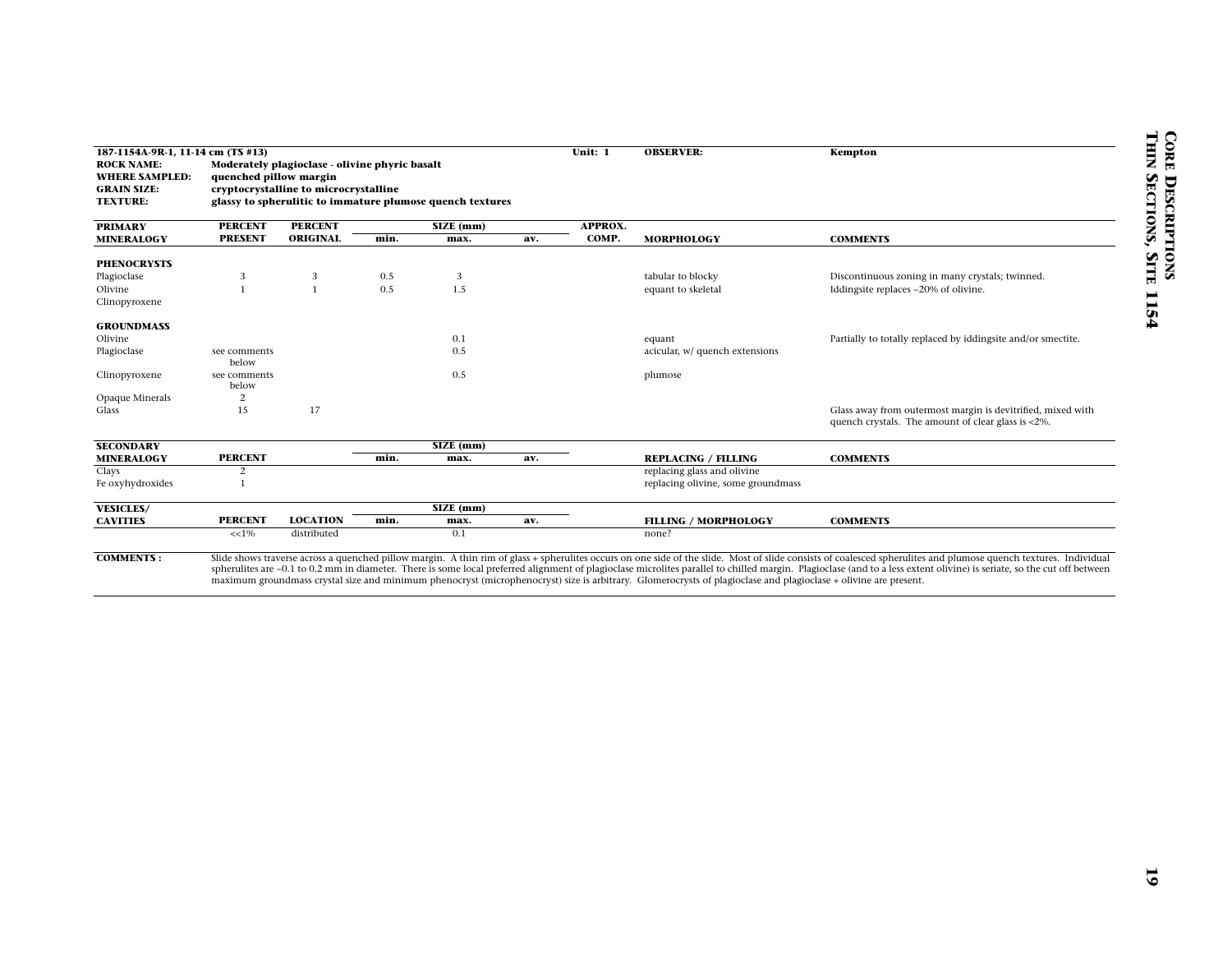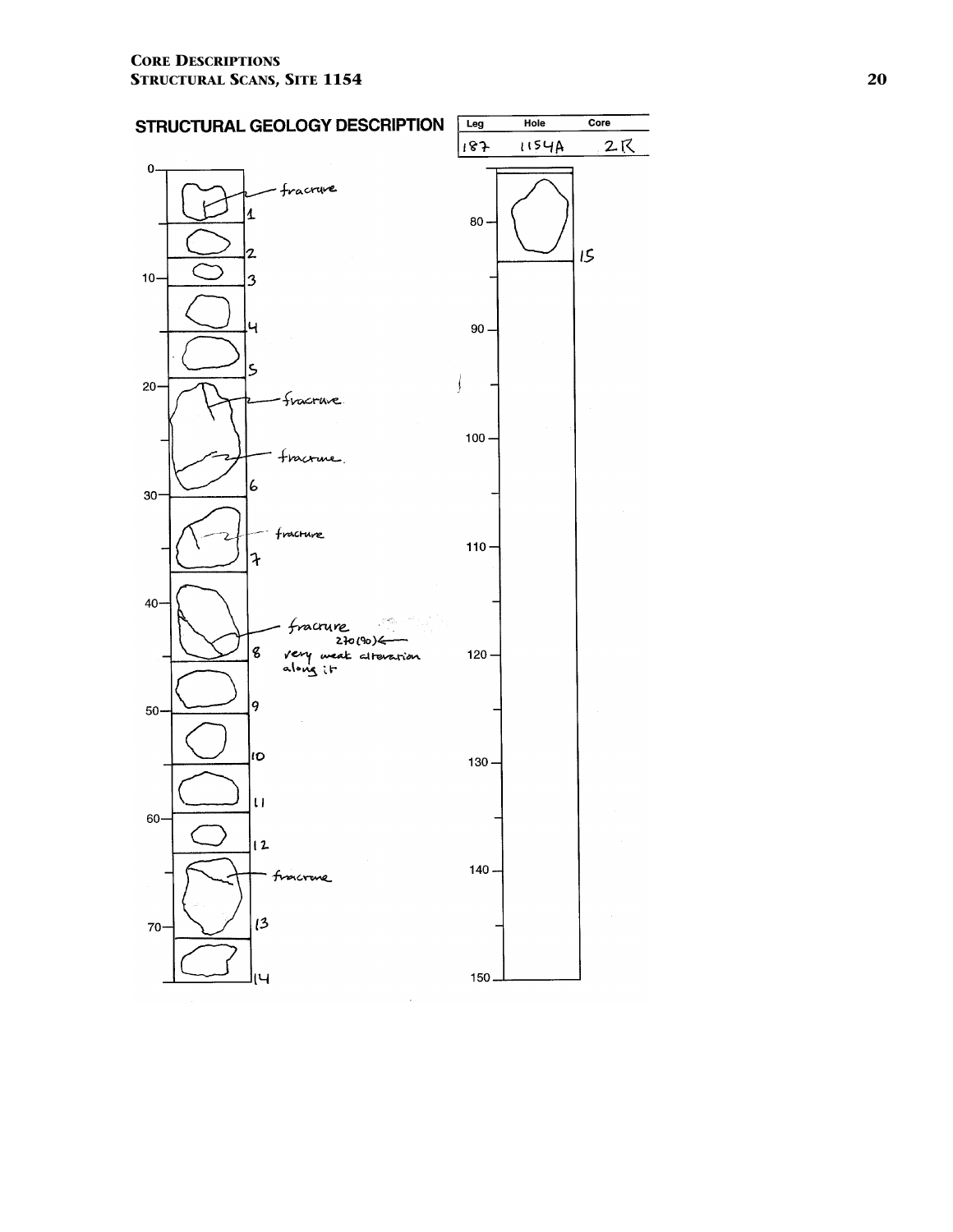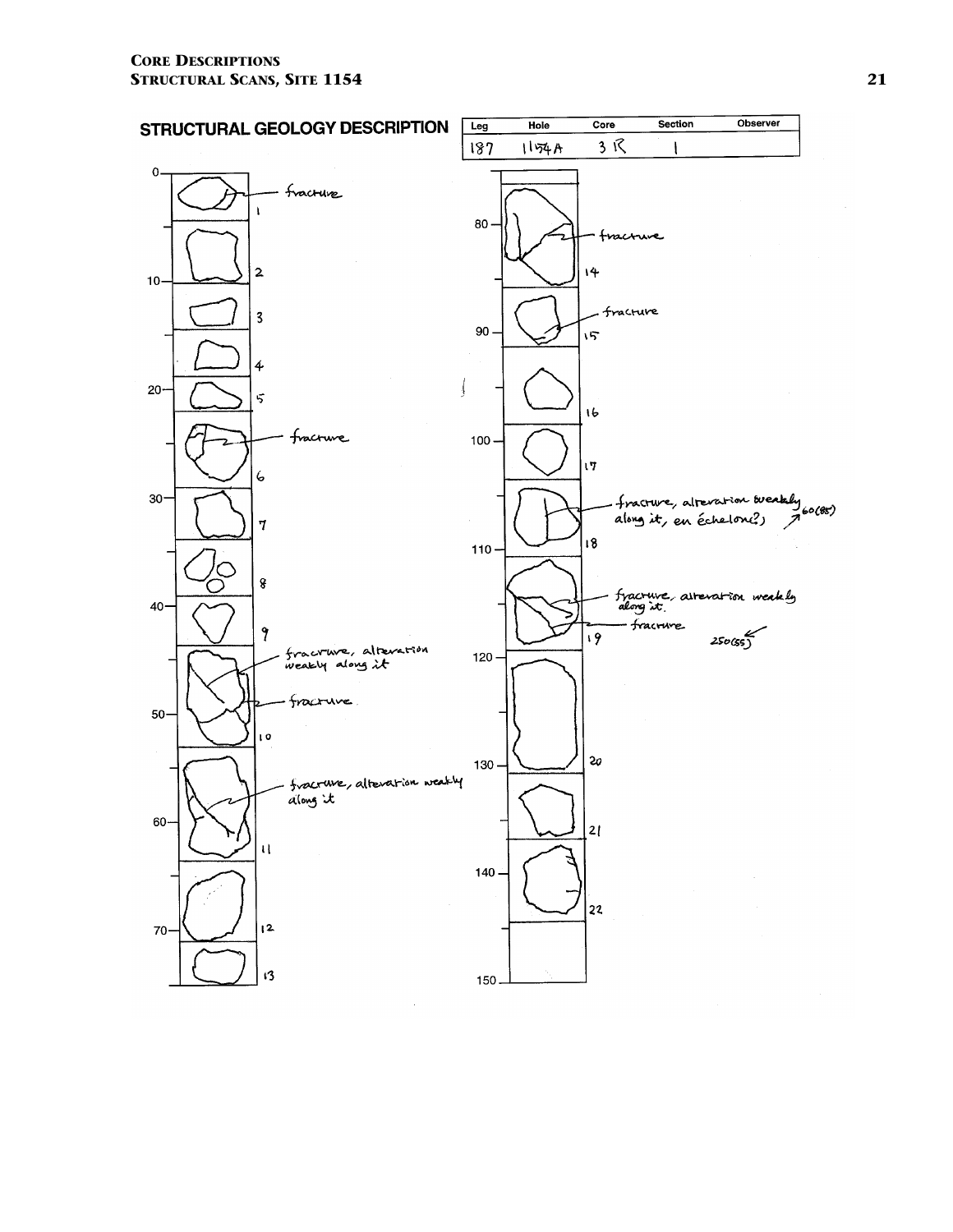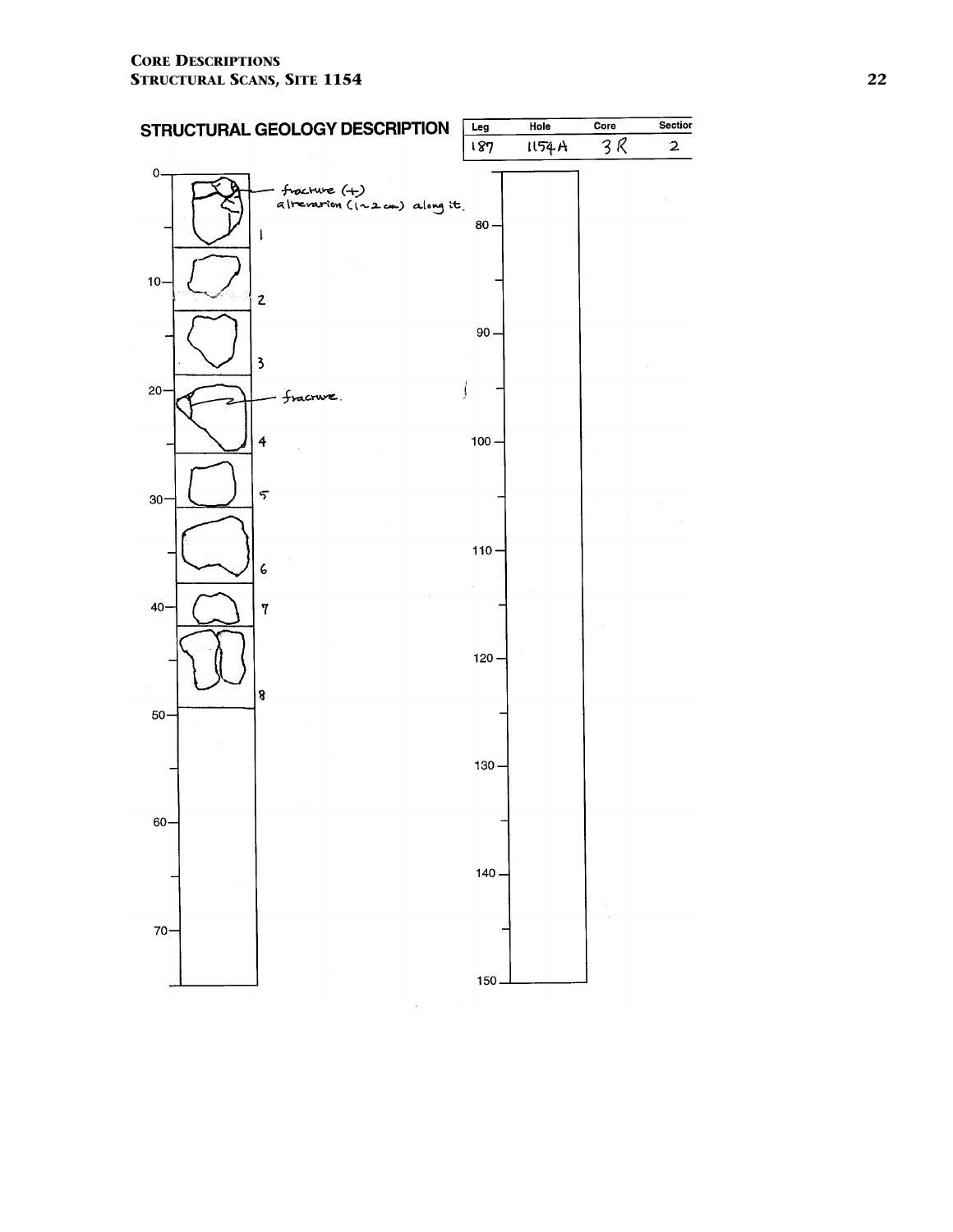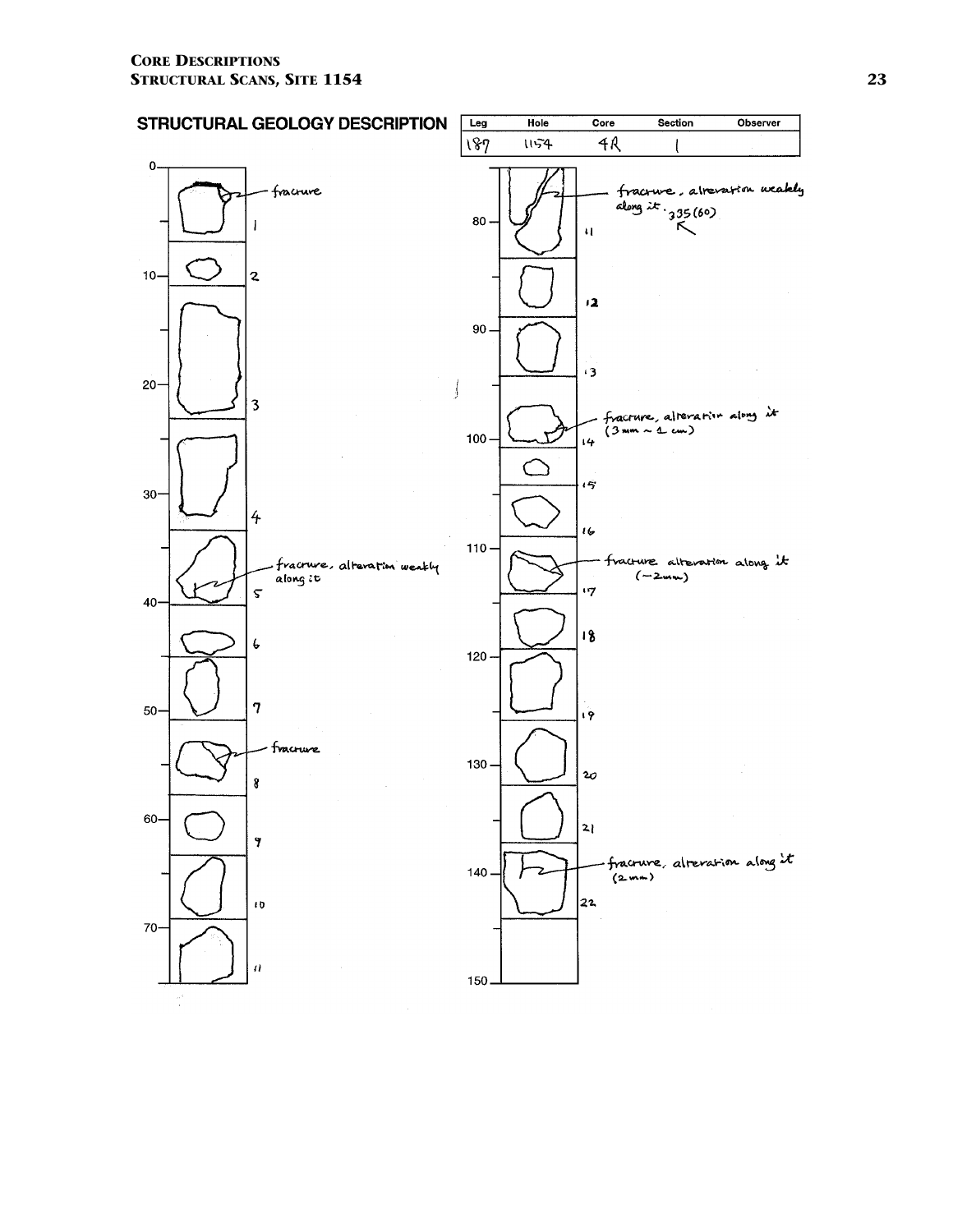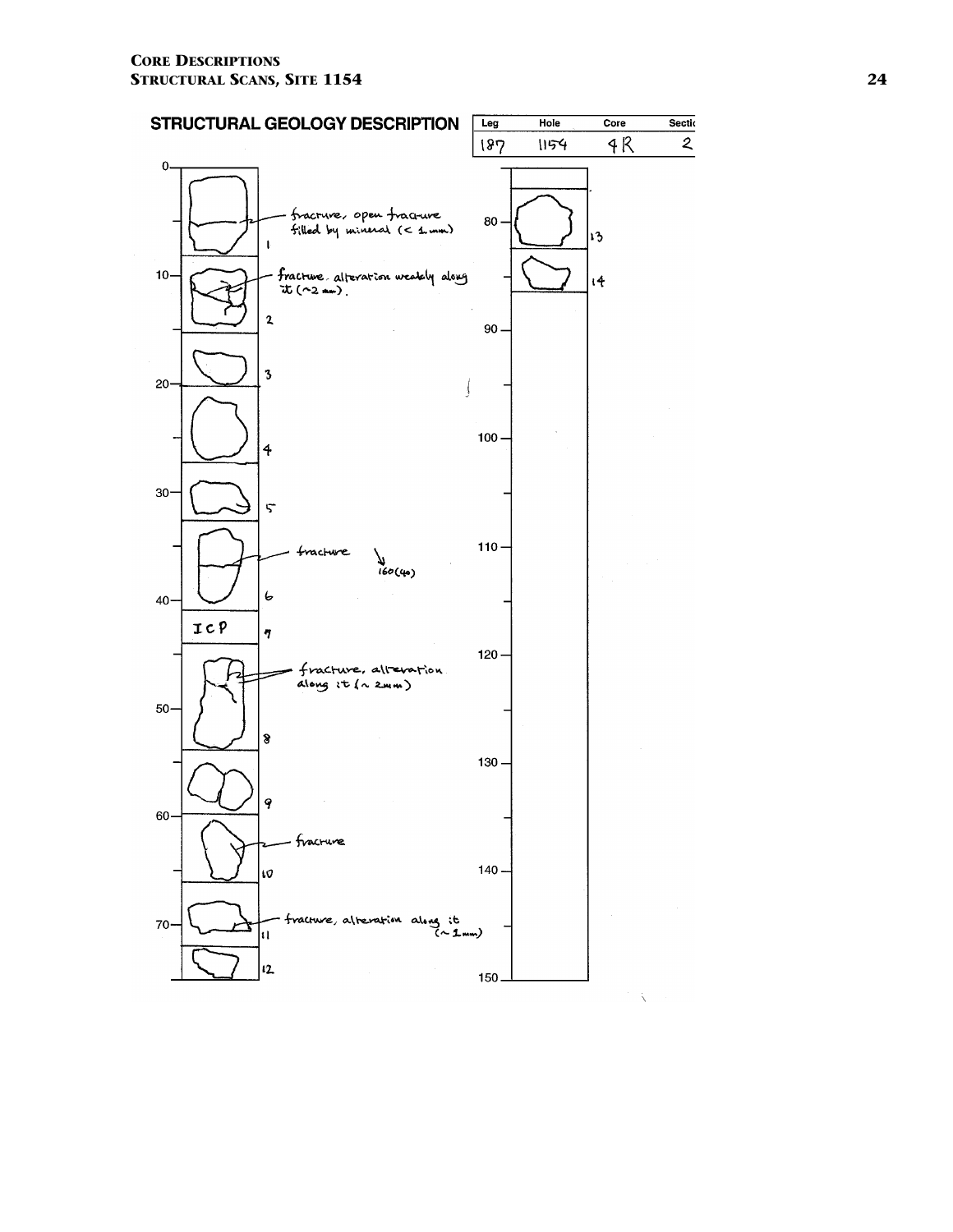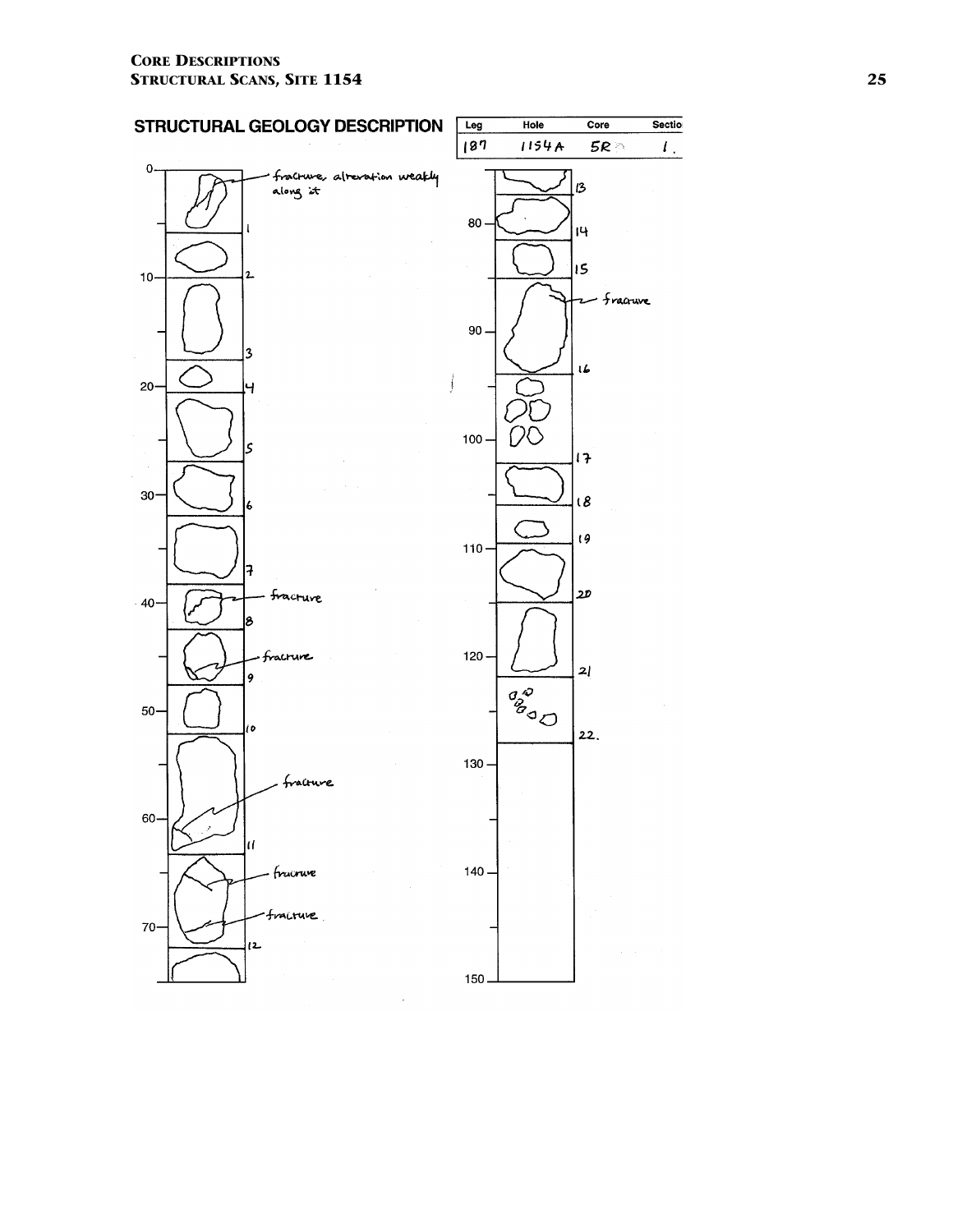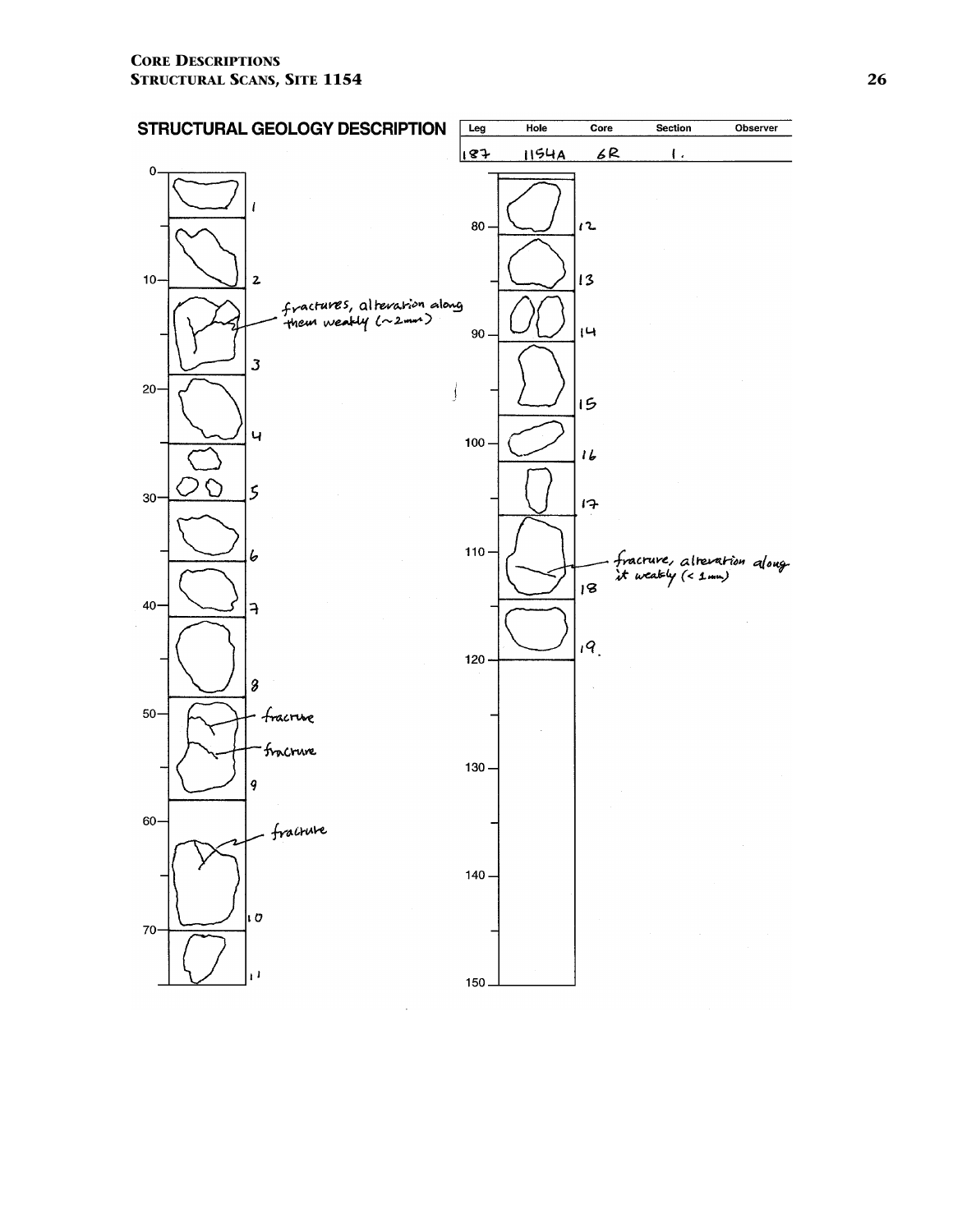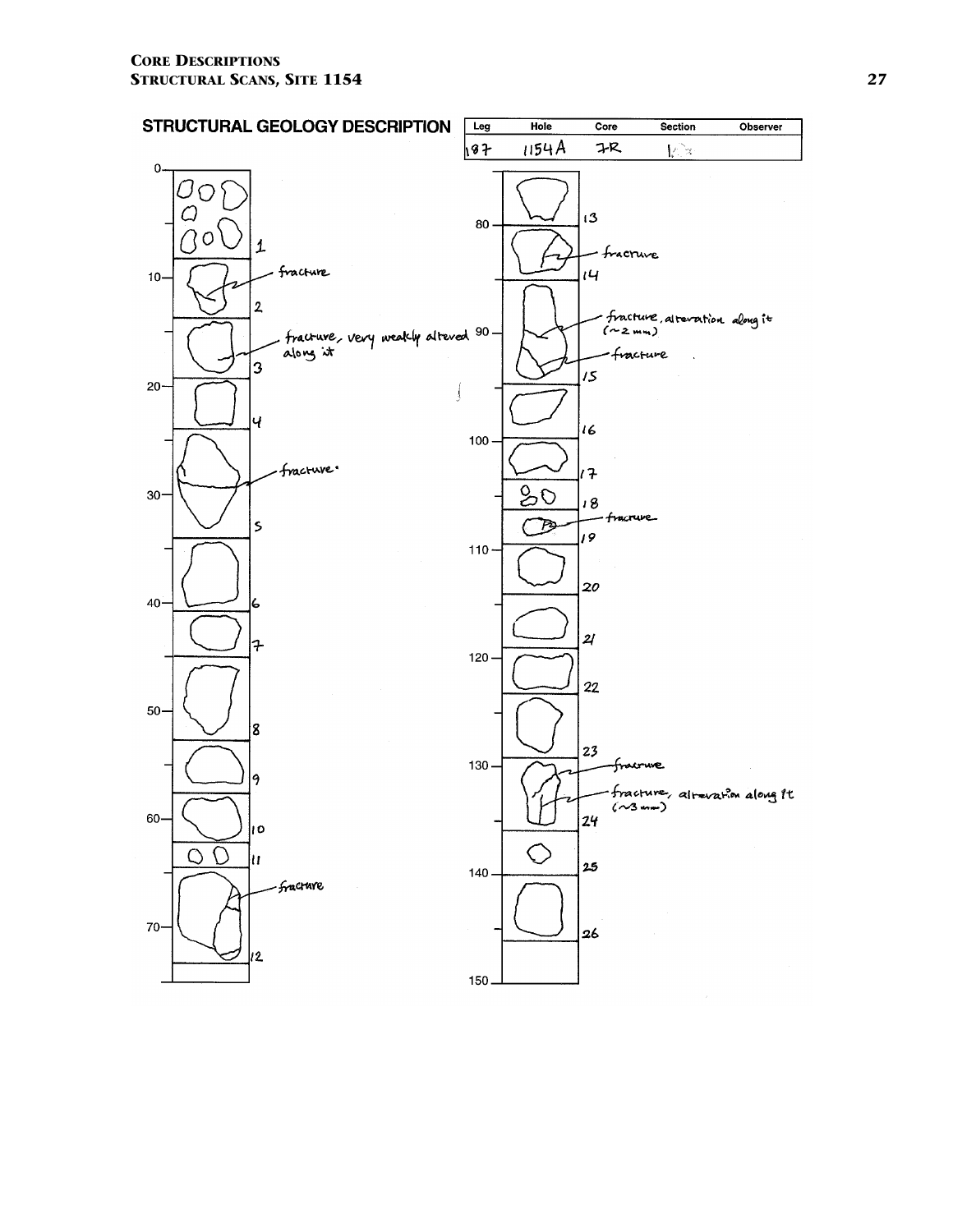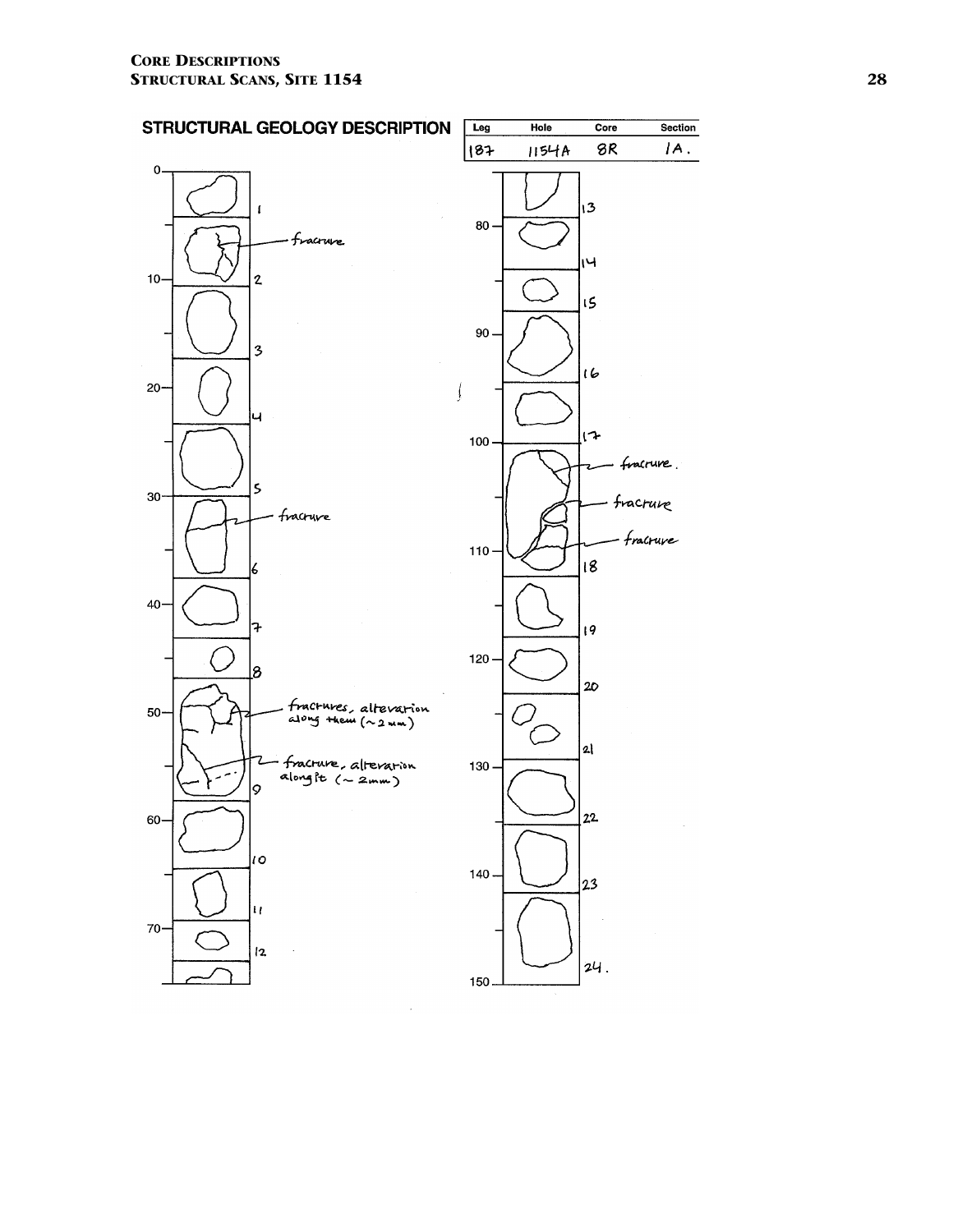